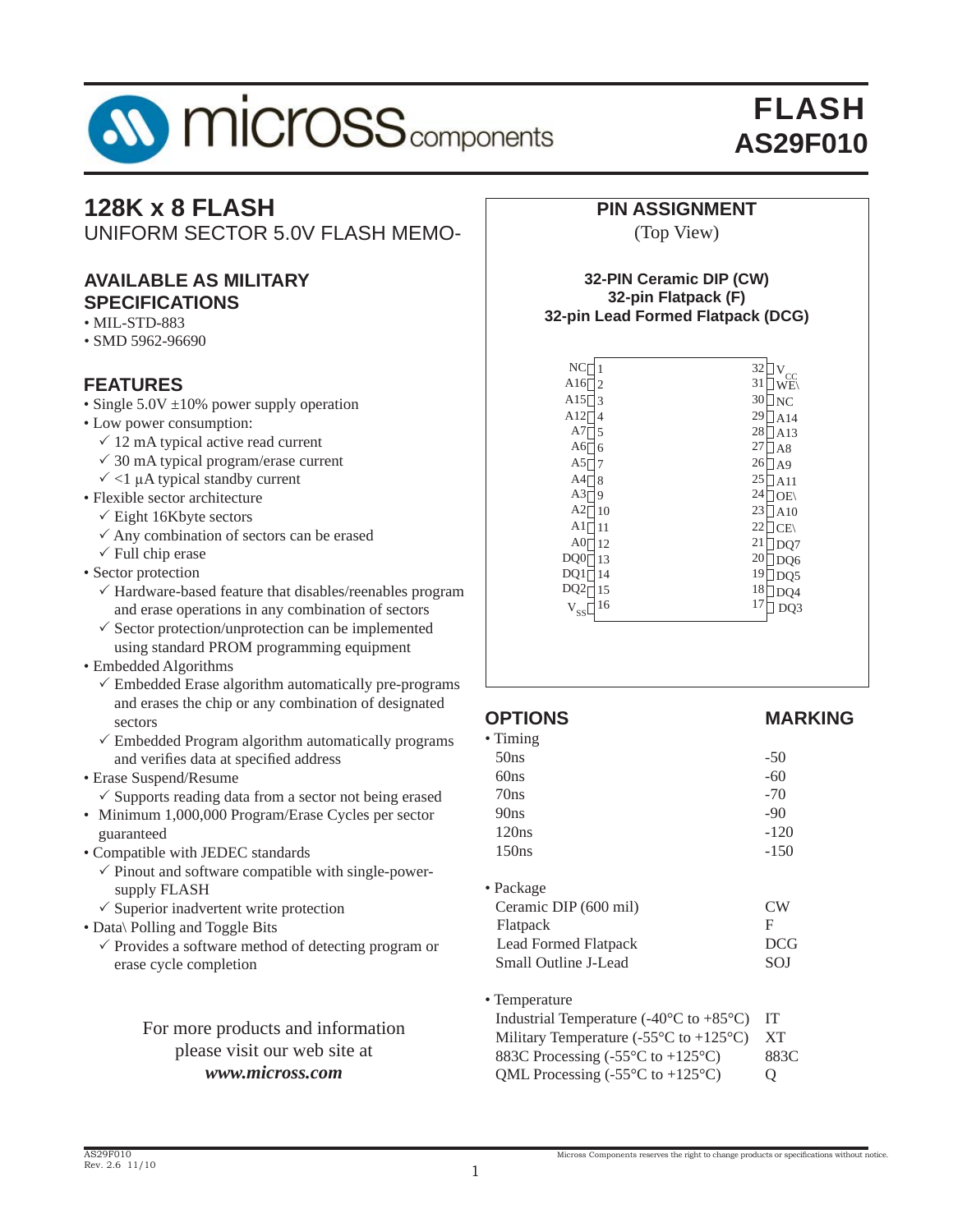

### **GENERAL DESCRIPTION**

 The AS29F010 is a 1Mbit, 5.0 Volt-only FLASH memory organized as 131,072 bytes. The AS29F010 is offered in a 32 pin CDIP package. The byte-wide data appears on DQ0-DQ7. The device is designed to be programmed in-system with the standard system 5.0 Volt  $V_{\text{CC}}$  supply. A 12.0 volt  $V_{\text{PP}}$  is not required for program or erase operations. The device can also be programmed or erased in standard EPROM programmers.

 This device is manufactured using 0.32 μm process technology. It is available with access times of 50, 60, 70, 90, 120, and 150ns, allowing high-speed microprocessors to operate without wait states. To eliminate bus contention the device has separate chip enable (CE\), write enable (WE\), and output enable (OE\) controls.

 The device requires only a single 5.0 volt power supply for both read and write functions. Internally generated and regulated voltages are provided for the program and erase operations.

 The device is entirely command set compatible with the JEDEC single-power-supply FLASH standard. Commands are written to the command register using standard microprocessor write timings. Register contents serve as input to an internal state machine that controls the erase and programming circuitry. Write cycles also internally latch addresses and data needed for the programming and erase operations. Reading data out of the device is similar to reading from other FLASH or EPROM devices.

 Device programming occurs by executing the program command sequence. This invokes the Embedded Program algorithm -- an internal algorithm that automatically times the program pulse widths and verifies proper cell margin.

 Device erasure occurs by executing the erase command sequence. This invokes the Embedded Erase algorithm -- an internal algorithm that automatically preprograms the array (if it is not already programmed) before executing the erase operation. During erase, the device automatically times the erase pulse widths and verifies proper cell margin.

 The host system can detect whether a program or erase operation is complete by reading the DQ7 (Data\Polling) and DQ6 (toggle) status bits. After a program or erase cycle has been completed, the device is ready to read array data or accept another command.

 The sector erase architecture allows memory sectors to be erased and reprogrammed without affecting the data contents of other sectors. The device is erased when shipped from the factory.

 The hardware data protection measures include a low  $V_{CC}$  detector that automatically inhibits write operations during power transitions. The hardware sector protection feature disables both program and erase operations in any combination of the sectors of memory, and is implemented using standard EPROM programmers.

 The system can place the device into the standby mode. Power consumption is greatly reduced in this mode. The device electrically erases all bits within a sector simultaneously via Fowler-Nordheim tunneling. The bytes are programmed one byte at a time using the EPROM programming mechanism of hot electron injection.

**PIN CONFIGURATION**

| PIN                        | <b>DESCRIPTION</b>          |
|----------------------------|-----------------------------|
| A0 - A16                   | 17 Addresses                |
| DQ0 - DQ7                  | 8 Data Inputs/Outputs       |
| CE\                        | <b>Chip Enable</b>          |
| OE\                        | <b>Output Enable</b>        |
| WE\                        | <b>Write Enable</b>         |
| $V_{CC}$                   | +5 Volt Single Power Supply |
| $\mathsf{V}_{\mathsf{SS}}$ | <b>Device Ground</b>        |
| <b>NC</b>                  | No Connect                  |

## **LOGIC SYMBOL**



Micross Components reserves the right to change products or specifications without notice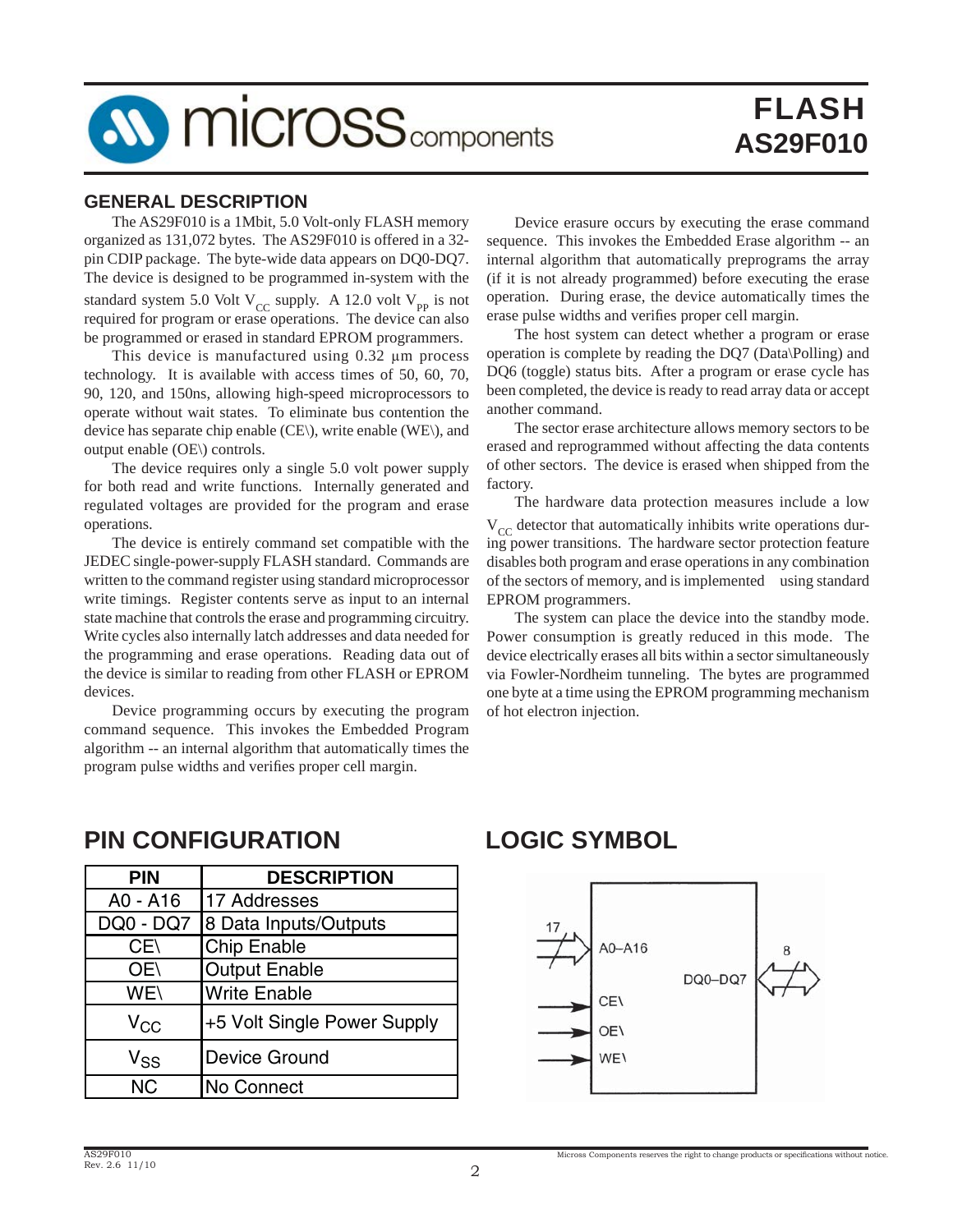

# **FUNCTIONAL BLOCK DIAGRAM**

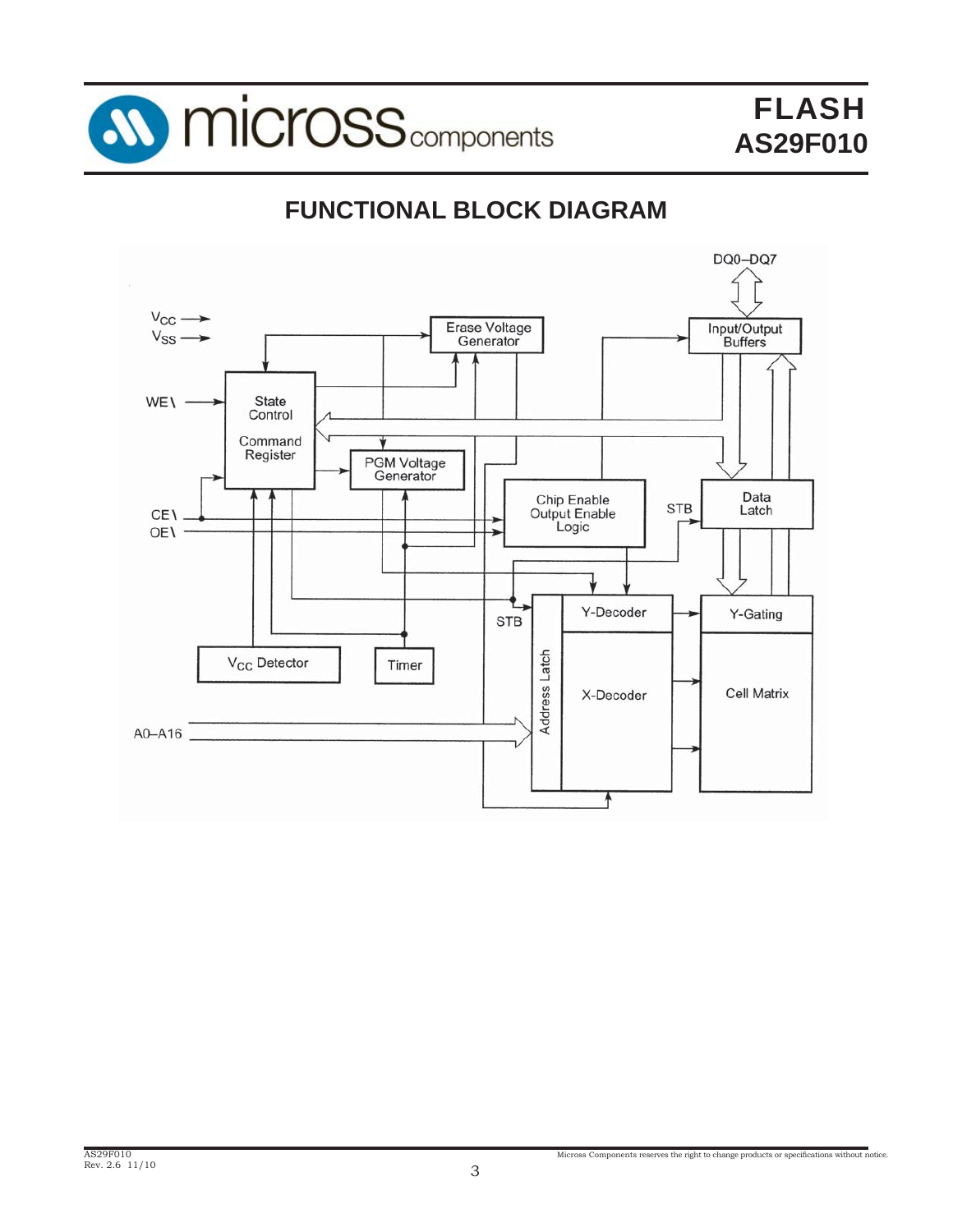

#### **DEVICE BUS OPERATIONS**

 This section describes the requirements and use of the device bus operations, which are initiated through the internal command register. The command register itself does not occupy any addressable memory location. The register is composed of latches that store the commands, along with the address and data information needed to execute the command. The contents of the register serve as inputs to the internal state machine. The state machine outputs dictate the function of the device. The appropriate device bus operations table lists the inputs and control levels required, and the resulting output. The following subsections describe each of these operations in further detail.

#### **Requirements for Reading Array Data**

 To read array data from the outputs, the system must drive the CE\ and OE\ pins to  $V_{II}$ . CE\ is the power control and selects the device. OE\ is the output control and gates array data to the output pins. WE\ should remain at  $V<sub>HH</sub>$ .

 The internal state machine is set for reading array data upon device power-up, or after a hardware reset. This ensures that no spurious alteration of the memory content occurs during the power transition. No command is necessary in this mode to obtain array data. Standard microprocessor read cycles that assert valid addresses on the device address inputs produce valid data on the device data outputs. The device remains enabled for read access until the command register contents are altered.

 See "Reading Array Data" for more information. Refer to the AC Read Operations table for timing specifications and to the Read Operations Timings diagram for the timing waveforms. ICC1 in the DC Characteristics table represents the active current specification for reading array data.

#### **Writing Commands/Command Sequences**

 To write a command or command sequence (which includes programming data to the device and erasing sectors of memory), the system must drive WE\ and CE\ to V<sub>IL</sub>, and OE\ to V<sub>IH</sub>.

 An erase operation can erase one sector, multiple sectors, or the entire device. The Sector Address Tables indicate the address space that each sector occupies. A "sector address" consists of the address bits required to uniquely select a sector. See the "Command Definitions" section for details on erasing a sector or the entire chip.

 After the system writes the autoselect command sequence, the device enters the autoselect mode. The system can then read autoselect codes from the internal register (which is separate from the memory array) on DQ7 - DQ0. Standard read cycle timings apply in this mode. Refer to the "Autoselect Mode" and "Autoselect Command Sequence" sections for more information.

 $I_{CC2}$  in the DC Characteristics table represents the active current specification for the write mode. The "AC Characteristics" section contains timing specification tables and timing diagrams for write operations.

#### **Program and Erase Operation Status**

 During an erase or program operation, the system may check the status of the operation by reading the status bits on DQ7 - DQ0. Standard read cycle timings and  $I_{CC}$  read specifications apply. Refer to "Write Operation Status" for more information, and to each AC Characteristics section in the appropriate data sheet for timing diagrams.

## **TABLE 1: DEVICE BUS OPERATIONS**

| <b>OPERATION</b>      | <b>CE</b>           | <b>OE\</b> | <b>WE\</b> | Addresses <sup>1</sup> | <b>DQ0 - DQ7</b> |
|-----------------------|---------------------|------------|------------|------------------------|------------------|
| Read                  |                     |            | н          | A <sub>IN</sub>        | $D_{\text{OUT}}$ |
| Write                 |                     | Н          |            | A <sub>IN</sub>        | ${\sf D_{IN}}$   |
| Standby               | $V_{\rm CC}$ ± 0.5V |            |            |                        | High-Z           |
| <b>Output Disable</b> |                     | н          | Н          |                        | High-Z           |
| <b>Hardware Reset</b> |                     |            |            |                        | High-Z           |

#### **NOTES:**

1. Addresses are A16:A0.

2. The sector protect and sector unprotect functions must be implemented via programming equipment. See the "Sector Protection/Unprotection" section.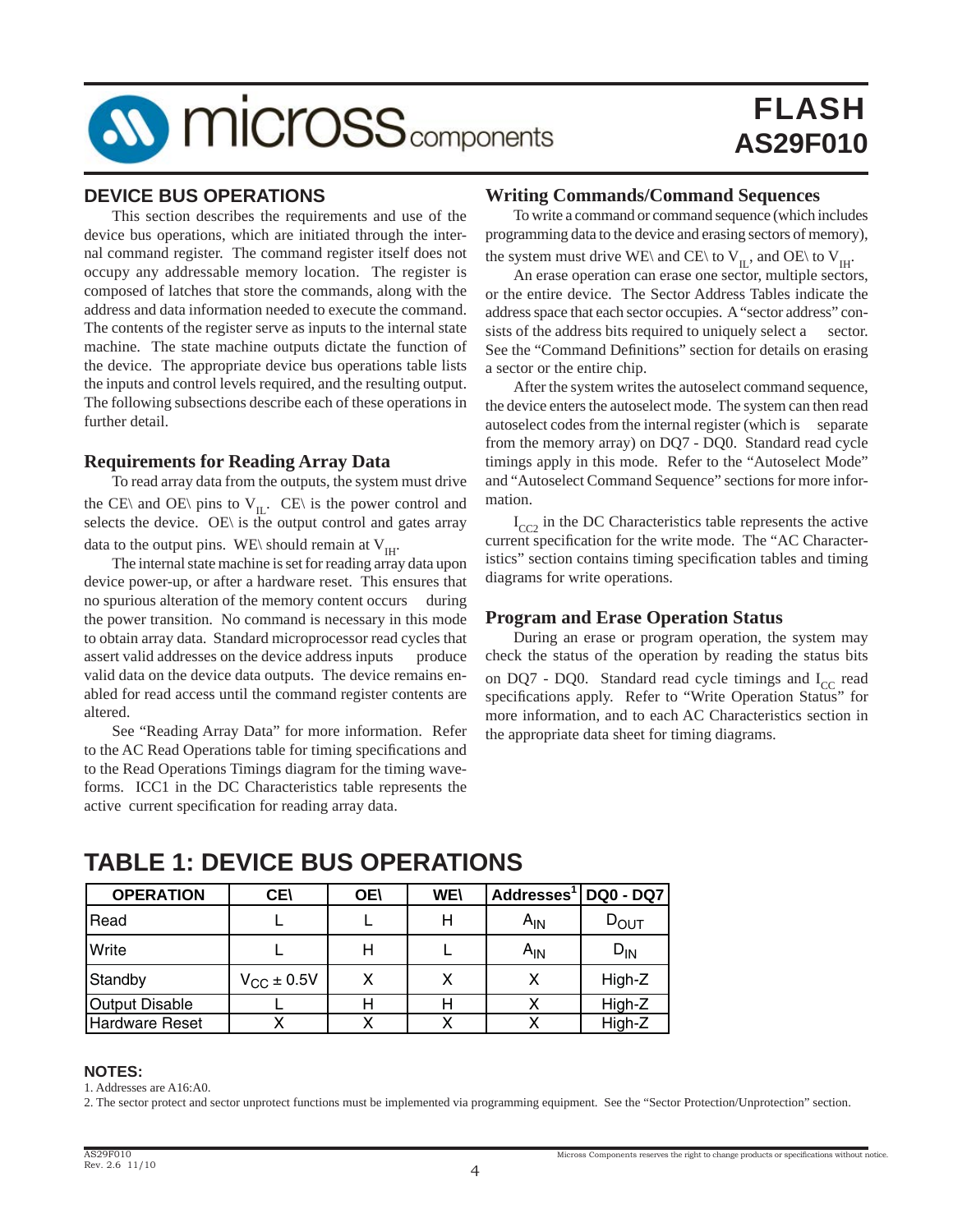# **SV MICroSS** components

# FLASH **AS29F010**

#### **Standby Mode**

 When the system is not reading or writing to the device, it can place the device in the standby mode. In this mode, current consumption is greatly reduced, and the outputs are placed in the high impedance state, independent of the OE\ input.

 The device enters the CMOS standby mode when the CE\ pin is held at  $V_{CC} \pm 0.5V$ . (Note that this is a more restricted voltage range than  $V_{\text{III}}$ .) The device enters the TTL standby more when CE\ is held at  $V_{\text{H}1}$ . The device requires the standard access time  $(t_{CF})$  before it is ready to read data.

 If the device is deselected during erasure or programming, the device draws active current until the operation is completed.

 $I_{CC3}$  in the DC Characteristics table represents the standby current specification.

#### **Output Disable Mode**

When the OE\ input is at  $V_{\text{IH}}$ , output from the device is disabled. The output pins are placed in the high impedance state.

#### **Autoselect Mode**

 The autoselect mode provides manufacturer and device identification, and sector protection verification, through identifier codes output on DQ7 - DQ0. This mode is primarily intended for programming equipment to automatically match a device to be programmed with its corresponding programming algorithm. However, the autoselect codes can also be accessed in-system through the command register.

 When using programming equipment, the autoselect mode requires  $V_{ID}$  on address pin A9. Address pins A6, A1, and A0 must be as shown in the Autoselect Codes (High Voltage Method) table. In addition, when verifying sector protection, the sector address must appear on the appropriate highest order address bits. Refer to the corresponding Sector Address Tables. The Command Definitions table shows the remaining address bits that are don't care. When all necessary bits have been set as required, the programming equipment may then read the corresponding identifier code on DQ7 - DQ0

 To access the autoselect codes in-system, the host system can issue the autoselect command via the command register, as shown in the Command Definitions table. This method does not require  $V_{ID}$ . See "Command Definitions" for details on using the autoselect mode.

#### **Sector Protection/Unprotection**

 The hardware sector protection feature disables both program and erase operations in any sector. The hardware sector unprotection feature re-enables both program and erase operations in previously protected sectors.

 Sector protection/unprotection must be implemented using programming equipment. The procedure requires a high voltage  $(V_{ID})$  on address pin A9 and the control pins. The device is shipped with all sectors unprotected. It is possible to determine whether a sector is protected or unprotected. See "Autoselect Mode" for details.

#### **Hardware Data Protection**

 The command sequence requirement of unlock cycles for programming or erasing provides data protection against inadvertent writes (refer to the Command Definitions table). In addition, the following hardware data protection measures prevent accidental erasure or programming, which might otherwise be caused by spurious system level signals during  $V_{CC}$  power-up and power-down transitions, or from system noise.

## Low  $\mathbf{V}_{\text{CC}}$  Write Inhibit

When  $V_{CC}$  is less than  $V_{LKO}$ , the device does not accept any write cycles. This protects data during  $V_{CC}$  power-up and

## **TABLE 2: SECTOR ADDRESSES TABLE**

| <b>SECTOR</b>   | A16 | A <sub>15</sub> | A14 | <b>ADDRESS RANGE</b> |
|-----------------|-----|-----------------|-----|----------------------|
| SA <sub>0</sub> |     |                 | ŋ   | 00000h - 03FFFh      |
| SA <sub>1</sub> |     |                 |     | 04000h - 07FFFh      |
| SA <sub>2</sub> |     |                 | O   | 08000h - 0BFFFh      |
| SA <sub>3</sub> |     |                 |     | 0C000h - OFFFFh      |
| SA4             |     |                 |     | 10000h - 13FFFh      |
| SA <sub>5</sub> |     |                 |     | 14000h - 17FFFh      |
| SA <sub>6</sub> |     |                 | n   | 18000h - 1BFFFh      |
| SA7             |     |                 |     | 1C000h - 1FFFFh      |

**NOTE:** All sectors are 16 Kbytes in size.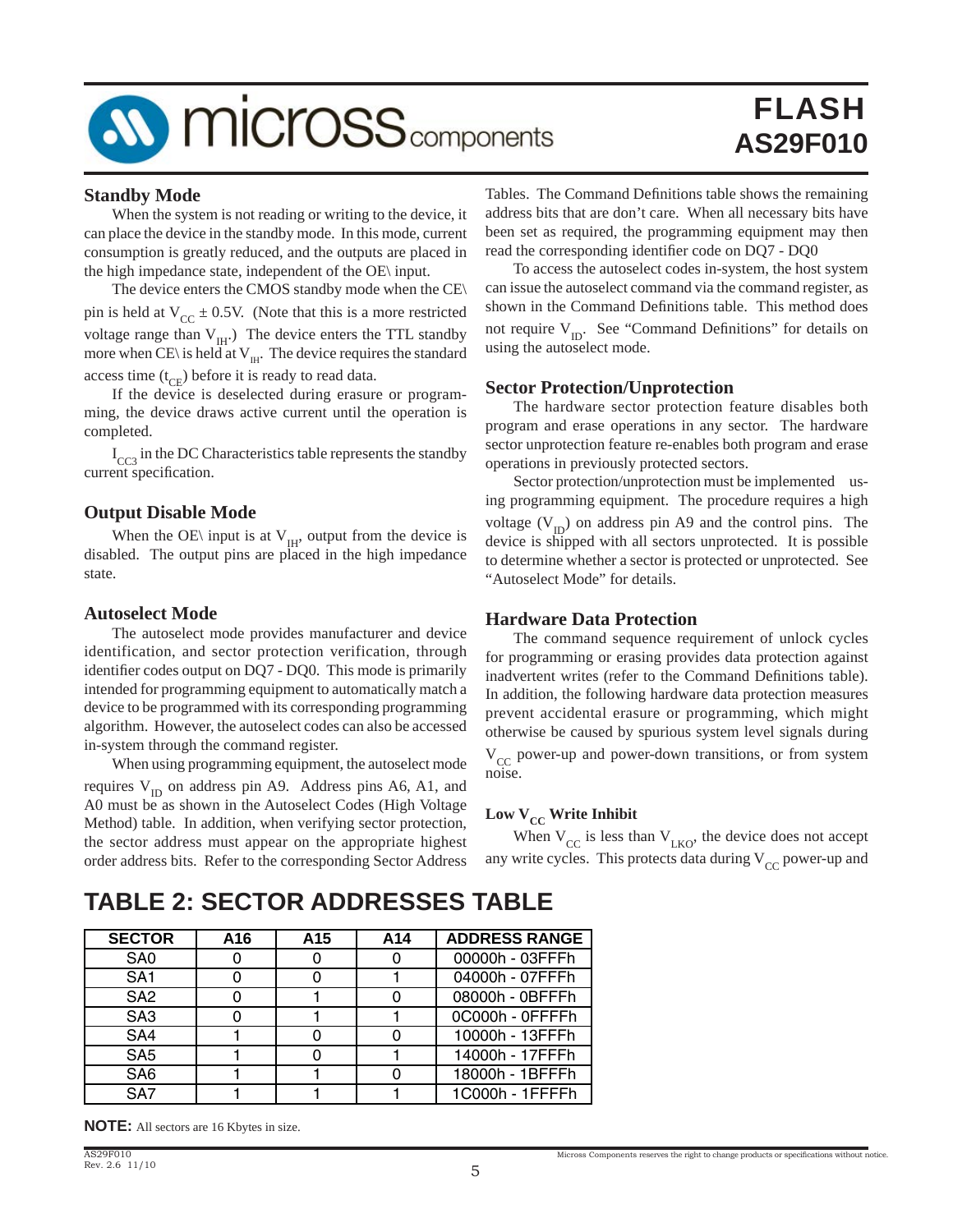# **M** micross<sub>components</sub>

power-down. The command register and all internal program/ erase circuits are disabled, and the device resets. Subsequent writes are ignored until  $V_{CC}$  is greater than  $V_{LKO}$ . The system must provide the proper signals to the control pins to prevent unintentional writes when  $V_{CC}$  is greater than  $V_{LKO}$ .

#### **Write Pulse "Glitch" Protection**

 Noise pulses of less than 5ns (typical) on OE\, CE\, or WE\ do not initiate a write cycle.

#### **Logical Inhibit**

Write cycles are inhibited by holding any one of  $OE \subseteq$  $V_{IL}$ , CE\ =  $V_{IH}$  or WE\ =  $V_{IH}$ . To initiate a write cycle, CE\ and WE\ must be a logical zero while OE\ is a logical one.

#### **Power-Up Write Inhibit**

If  $WE \setminus = CE \setminus = V_{IL}$  and  $OE \setminus = V_{IH}$  during power up, the device does not accept commands on the rising edge of WE\. The internal state machine is automatically reset to reading array data on power-up.

#### **COMMAND DEFINITIONS**

Writing specific address and data commands or sequences into the command register initiates device operations. The Command Definitions table defines the valid register command sequences. Writing *incorrect address and data values* or writing them in the *improper sequence* resets the device to reading array data.

 All addresses are latched on the falling edge of WE\ or  $CE\setminus$ , whichever happens first. Refer to the appropriate timing diagrams in the "AC Characteristics" section.

#### **Reading Array Data**

 The device is automatically set to reading array data after device power-up. No commands are required to retrieve data. The device is also ready to read array data after completing an Embedded Program or Embedded Erase algorithm.

 The system *must* issue the reset command to re-enable the device for reading array data if DQ5 goes high, or while in the autoselect mode. See the "Reset Command" section, next.

 See also "Requirements for Reading Array Data" in the "Device Bus Operations" section for more information. The Read Operations table provides the read parameters, and the Read Operation Timings diagram shows the timing diagram.

#### **Reset Command**

 Writing the reset command to the device resets the device to reading array data. Address bits are don't care for this command.

 The reset command may be written between the sequence cycles in an erase command sequence before erasing begins. This resets the device to reading array data. Once erasure begins, however, the device ignores reset commands until the operation is complete.

 The reset command may be written between the sequence cycles in a program command sequence before programming begins. This resets the device to reading array data. Once programming begins, however, the device ignores reset commands until the operation is complete.

 The reset command may be written between the sequence cycles in an autoselect command sequence. Once in the autoselect mode, the reset command *must* be written to return to reading array data.

 If DQ5 goes high during a program or erase operation, writing the reset command returns the device to reading array data.

## **TABLE 3: Autoselect Codes (High Voltage Method)**

| <b>DESCRIPTION</b>                       | CE\ | OE\ | WE\ | A14 | A16 to $A13$ to<br>A10 | A <sub>9</sub>  | A8<br>to<br>A7 | A6 | A <sub>5</sub><br>to<br>A <sub>2</sub> | A1 | A0 | DQ7 to DQ0                                 |
|------------------------------------------|-----|-----|-----|-----|------------------------|-----------------|----------------|----|----------------------------------------|----|----|--------------------------------------------|
| Manufacturer ID                          |     |     | н   | X   | X                      | V <sub>ID</sub> | X              | ┕  | Χ                                      |    |    | 01h                                        |
| Device ID                                |     |     | н   | X   | X                      | V <sub>ID</sub> | X              | ட  | x                                      |    | H  | 20h                                        |
| <b>Sector Protection</b><br>Verification |     |     | н   | SA  | X                      | V <sub>ID</sub> | X              |    | x                                      | Н  |    | 01h<br>(protected)<br>00h<br>(unprotected) |

**NOTE:** L = Logic Low =  $V_{II}$ , H = Logic High =  $V_{III}$ , SA = Sector Address, X = Don't Care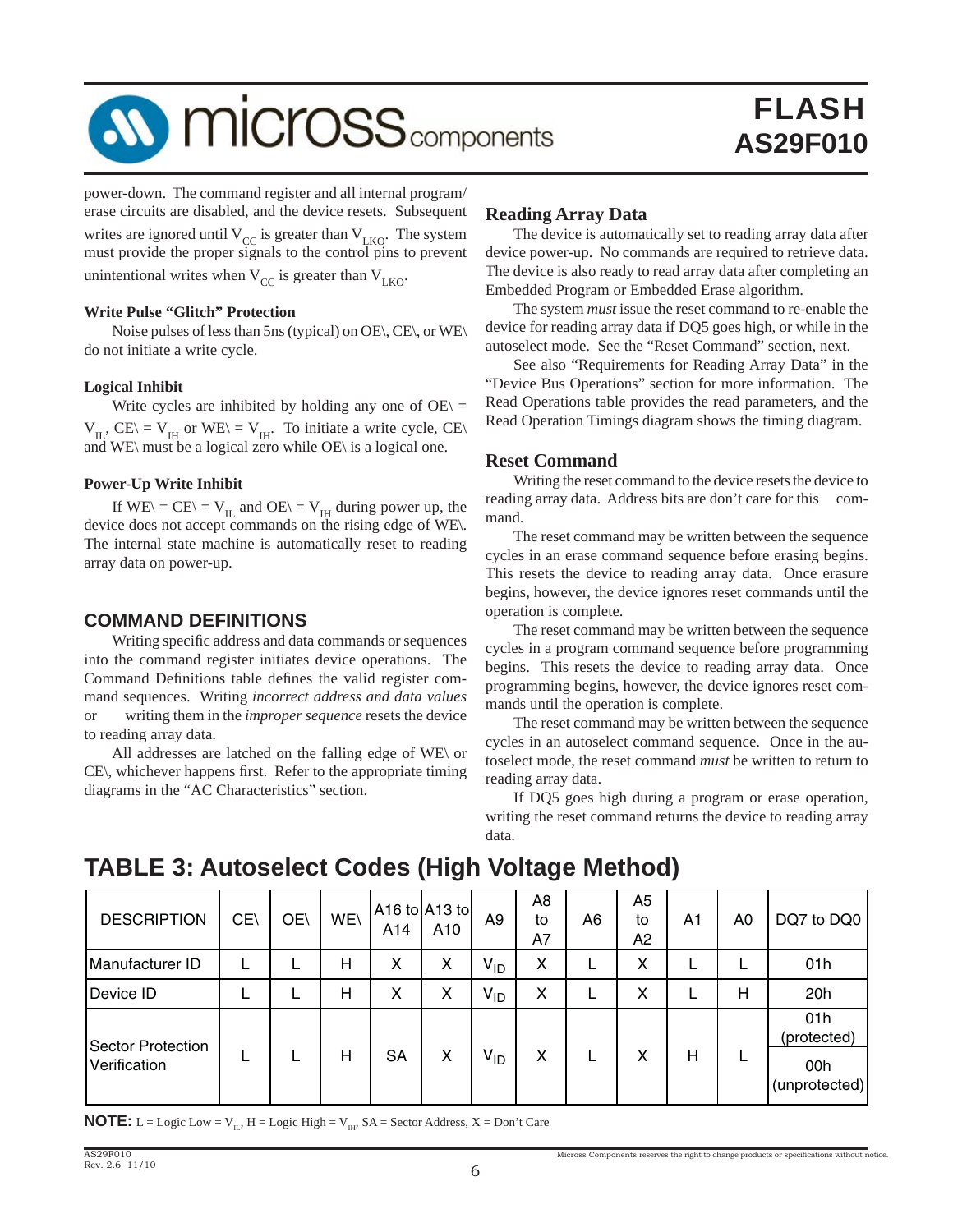

#### **Autoselect Command Sequence**

 The autoselect command sequence allows the host system to access the manufacturer and devices codes, and determine whether or not a sector is protected. The Command Definitions table shows the address and data requirements. This method is an alternative to that shown in the Autoselect Codes (High Voltage Method) table, which is intended for PROM

programmers and requires  $V_{ID}$  on address bit A9.

The auto select command sequence is initiated by writing two unlock cycles, followed by the autoselect command. The device then enters the autoselect mode, and the system may read at any address any number of times, without initiating another command sequence.

 A read cycle at address XX00h or retrieves the manufacturer code. A read cycle at address XX01h returns the device code. A read cycle containing a sector address (SA) and the address 02h in returns 01h if that sector is protected, or 00h if it is unprotected. Refer to the Sector Address tables for valid sector addresses.

 The system must write the reset command to exit the autoselect mode and return to reading array data.

#### **Byte Program Command Sequence**

 Programming is a four-bus-cycle operation. The program command sequence is initiated by writing two unlock write cycles, followed by the program set-up command. The program address and data are written next, which in turn initiate the Embedded Program algorithm. The system is *not* required to provide further controls or timings. The device automatically provides internally generated program pulses and verify the programmed cell margin. The Command Definitions take shows the address and data requirements for the byte program command sequence.

 When the Embedded Program algorithm is complete, the device then returns to reading array data and addresses are no longer latched. The system can determine the status of the program operation by using DQ7 or DQ6. See "Write Operation Status" for information on these status bits.

 Any commands written to the device during the Embedded Program Algorithm are ignored.

Programming is allowed in any sequence and across sector boundaries. *A bit cannot be programmed from a "0" back to a "1".* Attempting to do so may halt the operation and set DQ5 to "1", or cause the Data\ Polling algorithm to indicate the operation was successful. However, a succeeding read will show that the data is still "0". Only erase operations can convert a "0" to a "1".

## **Chip Erase Command Sequence**

 Chip erase is a six-bus-cycle operation. The chip erase command sequence is initiated by writing two unlock cycles, followed by a set-up command. Two additional unlock write cycles are then followed by the chip erase command, which in turn invokes the Embedded Erase algorithm. The device does *not* require the system to preprogram prior to erase. The Embedded Erase algorithm automatically preprograms and verifies the entire memory for an all zero data pattern prior to electrical erase. The system is not required to provide any controls or timings during these operations. The Command Definitions table shows the address and data requirements for the chip erase command sequence.

 Any commands written to the chip during the Embedded Erase algorithm are ignored.

 The system can determine the status of the erase operation by using DQ7 or DQ6. See "Write Operation Status" for information on these status bits. When the Embedded Erase algorithm is complete, the device returns to reading array data and addresses are no longer latched.

 Figure 2 illustrates the algorithm for the erase operation. See the Erase/Program Operations tables in "AC Characteristics" for parameters, and the Chip /Sector Erase

## **FIGURE 1: PROGRAM OPERATION**



**NOTE:** See the appropriate Command Definitions table for program command sequence.

Micross Components reserves the right to change products or specifications without notice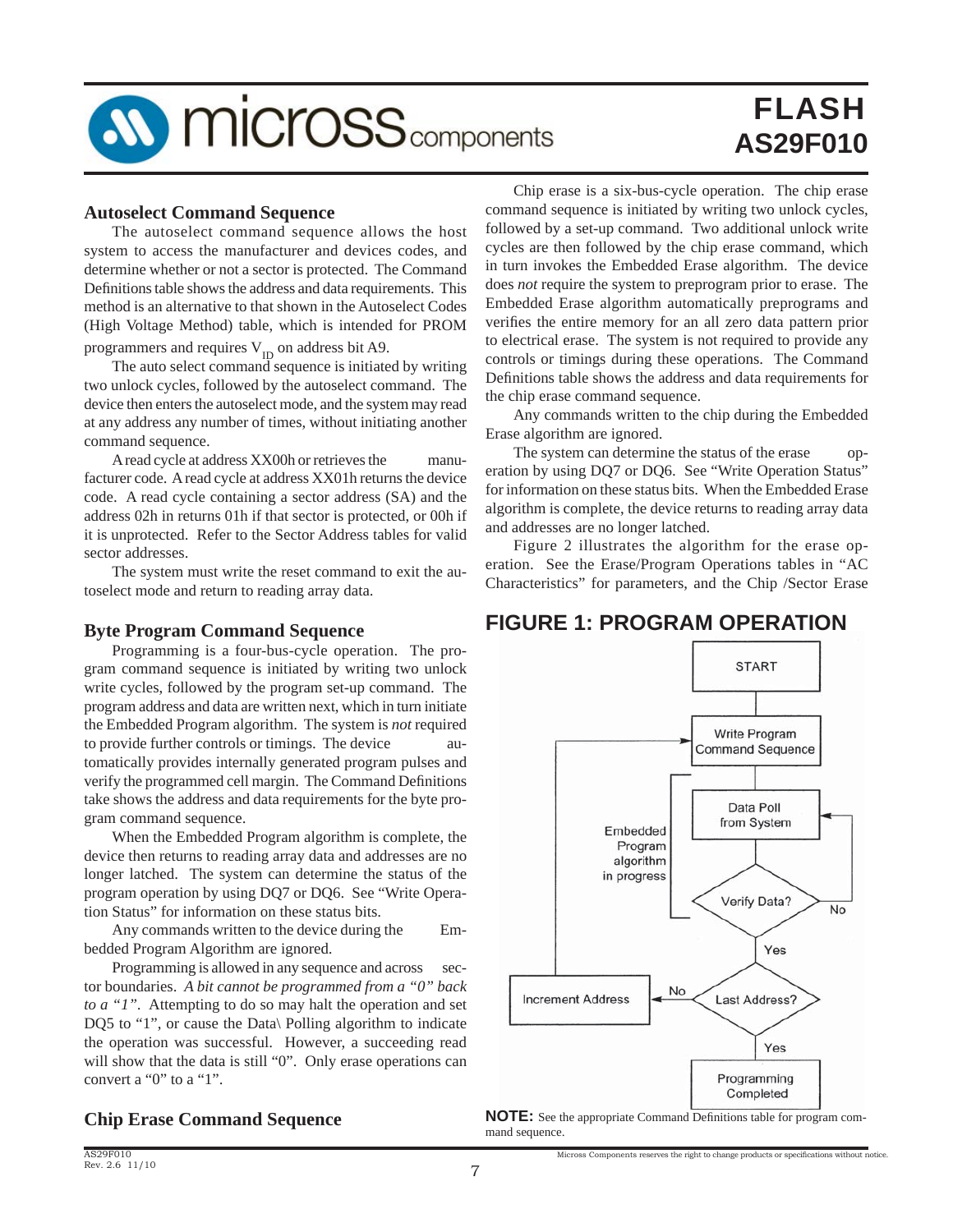# **SV MICroSS** components

# FLASH **AS29F010**

#### **Sector Erase Command Sequence**

 Sector erase is a six bus cycle operation. The sector erase command sequence is initiated by writing two unlock cycles, followed by a set-up command. Two additional unlock write cycles are then followed by the addresss of the sector to be erased, and the sector erase command. The Command Definitions table shows the address and data requirements for the sector erase command sequence.

 The device does *not* require the system to preprogram the memory prior to erase. The Embedded Erase algorithm automatically programs and verifies the sector for an all zero data pattern prior to electrical erase. The system is not required to provide any controls or timings during these operations.

 After the command sequence is written, a sector erase time-out of 50μs begins. During the time-out period, additional sector addresses and sector erase commands may be written. Loading the sector erase buffer may be done in any sequence, and the number of sectors may be from one sector to all sectors. The time between these additional cycles must be less than 50μs, otherwise the last address and command might not be accepted, and erasure may begin. It is recommended that processor interrupts be disabled during this time to ensure all commands are accepted. The interrupts can be re-enabled after the last Sector Erase command is written. If the time between additional sector erase commands can be assumed to be less than 50μs, the system need not monitor DQ3. *Any command during the time-out period resets the device to reading array data.* The system must rewrite the command sequence and any additional sector addresses and commands.

 The system can monitor DQ3 to determine if the sector erase timer has timed out. (See the "DQ3: Sector Erase Timer" section.) The time-out begins from the rising edge of the final WE\ pulse in the command sequence.

Once the sector erase operation has begun, all other commands are ignored.

 When the Embedded Erase algorithm is complete, the device returns to reading array data and addresses are no longer latched. The system can determine the status of the erase operation by using DQ7 or DQ6. Refer to "Write Operation Status" for information on these status bits.

 Figure 2 illustrates the algorithm for the erase operation. Refer to the Erase/Program Operations tables in the "AC Characteristics" section for parameters, and to the Sector Erase Operations Timing diagram for timing waveforms.

#### **Erase Suspend/Erase Resume Commands**

The Erase Suspect command allows the system to interrupt a sector erase operation and then read data from, or program data to, any sector not selected for erasure. This command is valid only during the sector erase operation, including the 50μs time-out period during the sector erase command sequence. The Erase Suspend command is ignored if written during the chip erase operation or Embedded Program algorithm. Writing the Erase Suspect command during the Sector Erase time-out immediately terminates the time-out period and suspends the erase operation. Addresses are "don't cares" when writing the Erase Suspect command.

When the Erase Suspect command is written during a sector erase operation, the device requires a maximum of 20μs to suspend the erase operation. However, when the Erase Suspect command is written during the sector erase time-out, the device immediately terminates the time-out period and suspends the erase operation.

 After the erase operation has been suspected, the system can read array data from any sector not selected for erasure. (The device "erase suspends" all sectors selected for erasure.) Normal read and write timings and command definitions apply. Reading at any address within erase-suspended sectors produces status data on DQ7-DQ0. The system can use DQ7 to determine if a sector is actively erasing or is erase-suspended. See "Write Operation Status" for information on these status bits.

 After an erase-suspended program operation is complete, the system can once again read array data within

## **FIGURE 2: ERASE OPERATION**



#### **NOTE:**

1) See the appropriate Command Definitions table for program command sequence.

Micross Components reserves the right to change products or specifications without notice

2) See "DQ3: Sector Erase Timer" for more information.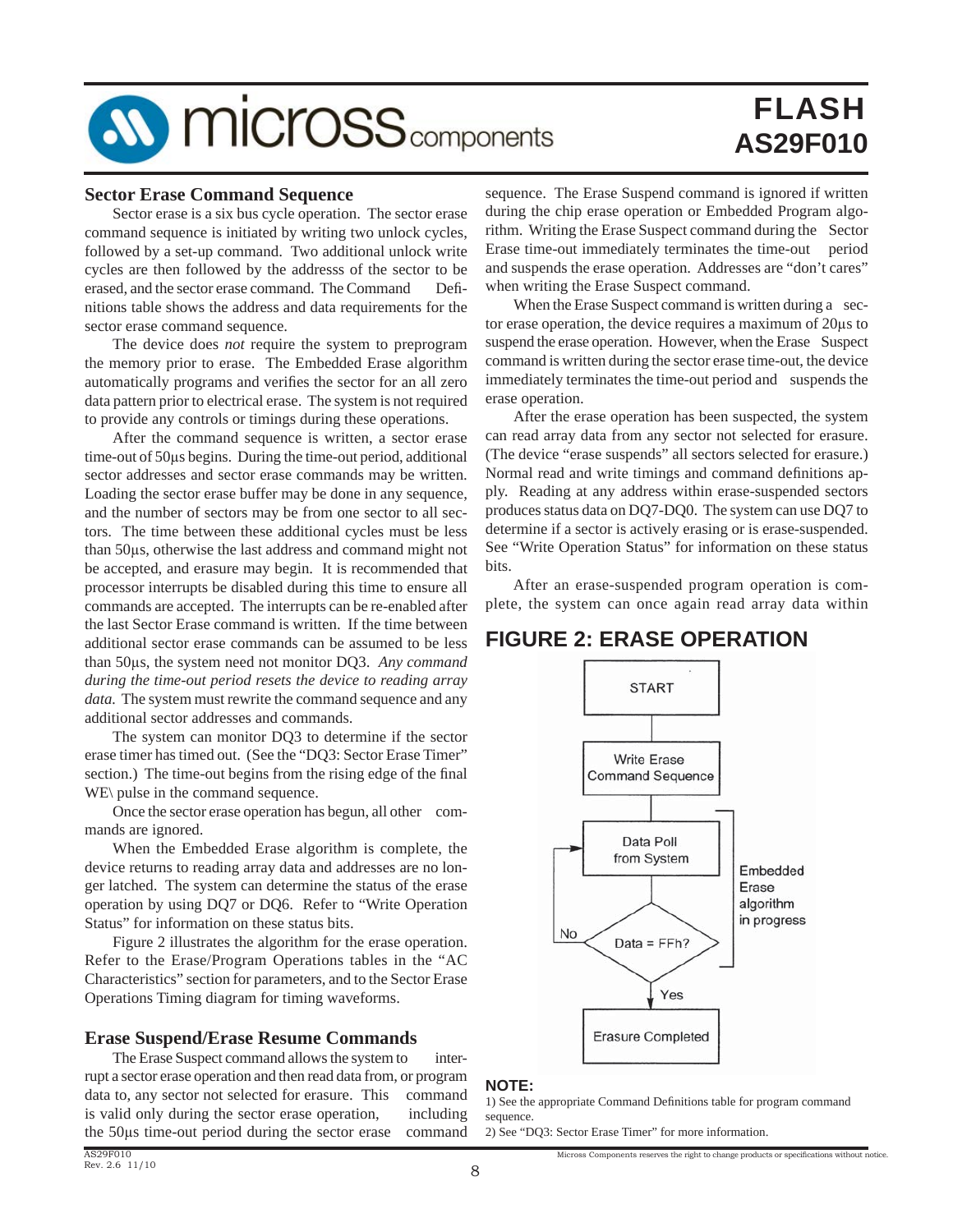# **SV MICrOSS** components

# FLASH **AS29F010**

non-suspended sectors. The system can determine the status of the program operation using the DQ7 or DQ6 status bits, just as in the standard program operation. See "Write Operation Status" for more information.

The system may also write the autoselect command sequence when the device is in the Erase Suspend mode. The device allows reading autoselect codes even at addresses within erasing sectors, since the codes are not stored in the memory array. When the device exits the autoselect mode, the device

reverts to the Erase Suspend mode, and is ready for another valid operation. See "Autoselect Command Sequence" for more information.

 The system must write the Erase Resume command (address bits are "don't care") to exit the erase suspend mode and continue the sector erase operation. Further writes of the Resume command are ignored. Another Erase Suspend command can be written after the device has resumed erasing.

|                            |                 |                                    |             |                |      |        |              |                | Bus Cycles <sup>2,3</sup> |             |              |      |           |              |  |
|----------------------------|-----------------|------------------------------------|-------------|----------------|------|--------|--------------|----------------|---------------------------|-------------|--------------|------|-----------|--------------|--|
| <b>Command Sequence</b>    |                 | cles                               |             | <b>First</b>   |      | Second | <b>Third</b> |                | <b>Fourth</b>             |             | <b>Fifth</b> |      |           | <b>Sixth</b> |  |
|                            |                 | ပ                                  | Addr        | <b>Data</b>    | Addr | Data   | Addr         | Data           | Addr                      | <b>Data</b> | Addr         | Data | Addr      | <b>Data</b>  |  |
| Read <sup>4</sup>          |                 |                                    | RA          | <b>RD</b>      |      |        |              |                |                           |             |              |      |           |              |  |
| Reset <sup>5</sup>         |                 |                                    | <b>XXXX</b> | F <sub>0</sub> |      |        |              |                |                           |             |              |      |           |              |  |
| Reset <sup>6</sup>         |                 | 3                                  | 555         | AA             | 2AA  | 55     | 555          | F <sub>0</sub> |                           |             |              |      |           |              |  |
|                            | Manufacturer ID | 4                                  | 555         | AA             | 2AA  | 55     | 555          | 90             | X00                       |             |              |      |           |              |  |
|                            | Device ID       | 4                                  | 555         | AA             | 2AA  | 55     | 555          | 90             | X01                       | 20          |              |      |           |              |  |
| Autoselect <sup>7</sup>    |                 | Sector Protect Verify <sup>8</sup> | 4           | 555            | AA   | 2AA    | 55           | 555            | 90                        | (SA)        | 0            |      |           |              |  |
|                            |                 |                                    |             |                |      |        |              |                | X <sub>02</sub>           |             |              |      |           |              |  |
| Program                    |                 | 4                                  | 555         | AA             | 2AA  | 55     | 555          | A0             | <b>PA</b>                 | <b>PD</b>   |              |      |           |              |  |
| <b>Chip Erase</b>          |                 | 6                                  | 555         | AA             | 2AA  | 55     | 555          | 80             | 555                       | AA          | 2AA          | 55   | 555       | 10           |  |
| <b>Sector Erase</b>        |                 | 6                                  | 555         | AA             | 2AA  | 55     | 555          | 80             | 555                       | AA          | 2AA          | 55   | <b>SA</b> | 30           |  |
| Erase Suspend <sup>9</sup> |                 |                                    | <b>XXX</b>  | B <sub>0</sub> |      |        |              |                |                           |             |              |      |           |              |  |
| <b>Erase Resume</b>        | 10              |                                    | <b>XXX</b>  | 30             |      |        |              |                |                           |             |              |      |           |              |  |

## **TABLE 4: Command Definitions**

#### **LEGEND:**

 $X = Don't Care$ 

RA = Address of the memory location to be read

RD = Data read from location RA during read operation

PA = Address of the memory location to be programmed. Addresses latch on the falling edge of the WE\ or CE\ pulse, whichever happens later

 $PD = Data$  to be programmed at location PA. Data latches on the rising edge of WE\ or CE\ pulse, whichever happens first

SA = Address of the sector to be verified (in autoselect mode) or erased. Address bits A16-A14 uniquely select any sector.

#### **NOTES:**

1. See Table 1 for description of bus operations.

2. All values are in hexadecimal.

3. Except when reading array or autoselect data, all command bus cycles are write operations.

4. No unlock or command cycles required when reading array data.

5. The Reset command is required to return to reading array data when device is in the autoselect mode, or if DQ5 goes high (while the device is providing status data).

6. The device accepts the three-cycle reset command sequence for backward compatibility.

7. The fourth cycle of the autoselect command sequence is a read operation.

8. The data is 00h for an unprotected sector and 01h for a protected sector. See "Autoselect Command Sequence" for more information.

9. The system may read in non-erasing sectors, or enter the autoselect mode, when in the Erase Suspend mode. The Erase Suspend command is valid only during a sector erase operation.

10. The Erase Resume command is valid only during the Erase Suspend mode.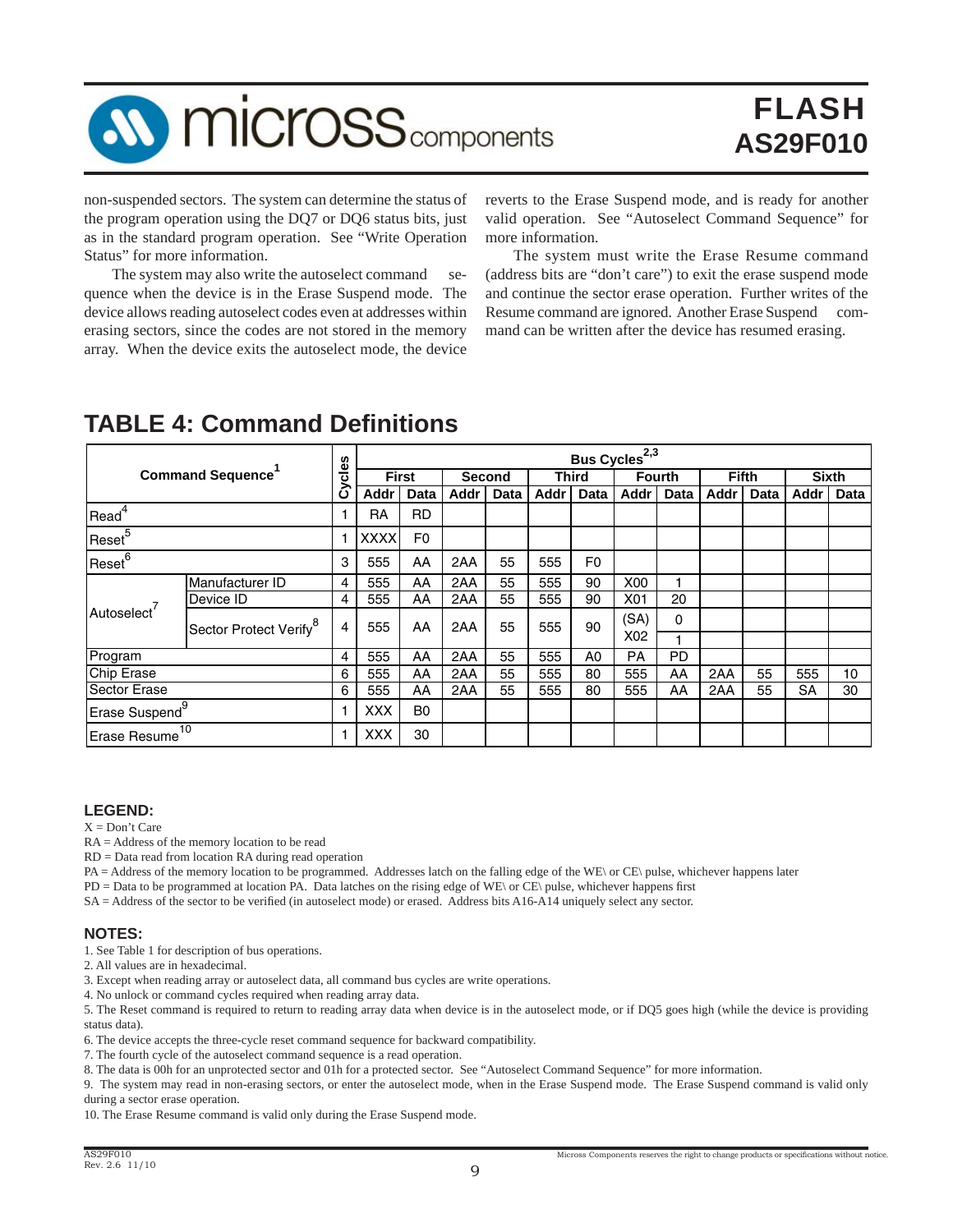# **SV MICroSS** components

# FLASH **AS29F010**

#### **WRITE OPERATION STATUS**

 The device provides several bits to determine the status of a write operation: DQ3, DQ5, DQ6, and DQ7. Table 5 and the following subsections describe the functions of these bits. DQ7 and DQ6 each offer a method for determining whether a program or erase operation is complete or in progress. These three bits are discussed first.

#### **DQ7: Data\ Polling**

 The Data\ Polling bit, DQ7, indicates to the host system whether an Embedded Algorithm is in progress or completed. Data\ Polling is valid after the rising edge of the final WE\ pulse in the program or erase command sequence.

During the Embedded Program algorithm, the device outputs on DQ7 the complement of the datum programmed to DQ7. When the Embedded Program algorithm is complete, the device outputs the datum programmed to DQ7. The system must provide the program address to read valid status information on DQ7. If a program address falls within a protected sector, Data\ Polling on DQ7 is active for approximately 2μs, then the device returns to reading array data.

 During the Embedded Erase algorithm, Data\ Polling produces a "0" on DQ7. When the Embedded Erase algorithm is complete, Data\ Polling produces a "1" on DQ7. This is analogous to the complement/true datum output described for the Embedded Program algorithm: the erase function changes all the bits in a sector to "1"; prior to this, the device outputs the "complement," or "0". The system must provide an address within any of the sectors selected for erasure to read valid status information on DQ7.

 After an erase command sequence is written, if all sectors selected for erasing are protected, Data\ Polling on DQ7 is active for approximately 100μs, then the device returns to reading array data. If not all selected sectors are protected, the Embedded Erase algorithm erases the unprotected sectors, and ignores the selected sectors that are protected.

 When the system detects DQ7 has changed from the complement to true data, it can read valid data at DQ7-DQ0 on the *following* read cycles. This is because DQ7 may change asynchronously with DQ0-DQ6 while Output Enable (OE\) is asserted low. The Data\ Polling Timings (During Embedded Algorithms) figure in the "AC Characteristics" section illustrates this.

 Table 5 shows the outputs for Data\ Polling on DQ7. Figure 3 shows the Data\ Polling algorithm.

#### **DQ6: Toggle Bit I**

 Toggle bit I on DQ6 indicates whether an Embedded Program or Erase algorithm is in progress or complete. Toggle Bit I may be read at any address, and is valid after the rising

edge of the final WE\ pulse in the command sequence (prior to the program or erase operation), and during the sector erase time-out.

 During an Embedded Program or Erase algorithm operation, successive read cycles to any address cause DQ6 to toggle. (The system may use either OE\ or CE\ to control the read cycles.) When the operation is complete, DQ6 stops toggling.

 After an erase command sequence is written, if all sectors selected for erasing are protected, DQ6 toggles for

### **FIGURE 3: DATA\ POLLING ALGORITHM**



#### **NOTE:**

1) VA = Valid address for programming. During a sector erase operation, a valid address is an address within any sector selected for erasure. During chip erase, a valid address is any non-protected sector address.

2) DQ7 should be rechecked even if  $DQ5 = "1"$  because DQ7 may change simultaneously with DQ5.

Micross Components reserves the right to change products or specifications without notice.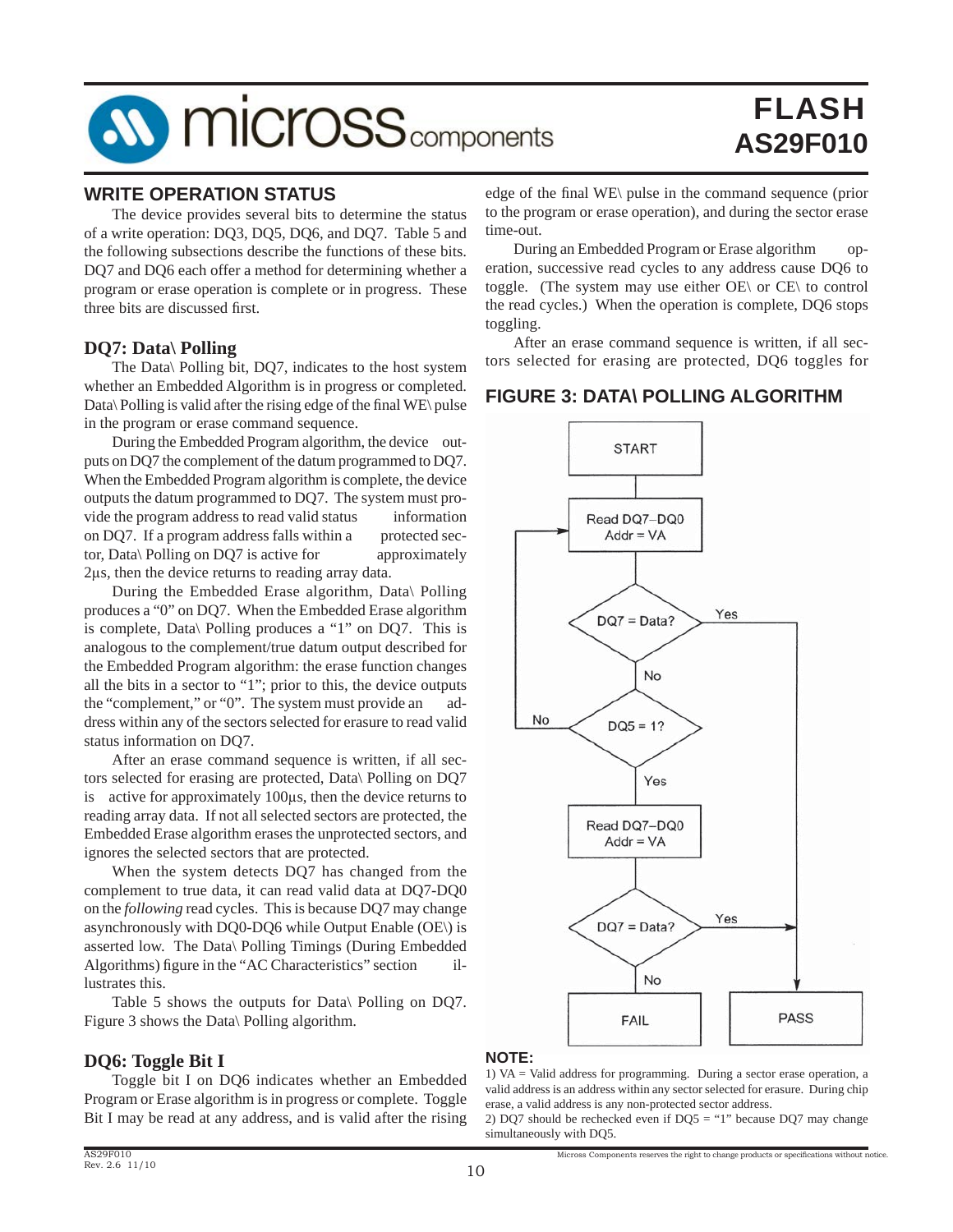

approximately 100μs, then returns to reading array data. If not all selected sectors are protected, the Embedded Erase algorithm erases the unprotected sectors, and ignores the selected sectors that are protected.

 If a program address falls within a protected sector, DQ6 toggles for approximately 2μs after the program command sequence is written, then returns to reading array data.

 The Write Operation Status table shows the outputs for Toggle Bit I on DQ6. Refer to Figure 4 for the toggle bit algorithm, and to the Toggle Bit Timings figure in the "AC Characteristics" section for the timing diagram.

#### **Reading Toggle Bit DQ6**

 Refer to Figure 4 for the following discussion. Whenever the system initially begins reading toggle bit status, it must read DQ7-DQ0 at least twice in a row to determine whether a toggle bit is toggling. Typically, a system would note and store the value of the toggle bit after the first read. After the second read, the system would compare the new value of the toggle bit with the first. If the toggle bit is not toggling, the device has completed the program or erase operation. The system can read array data on DQ7-DQ0 on the following read cycle.

 However, if after the initial two read cycles, the system determines that the toggle bit is still toggling, the system also should note whether the value of DQ5 is high (see the section on DQ5). If it is, the system should then determine again whether the toggle bit is toggling, since the toggle bit may have stopped toggling just as DQ5 went high. If the toggle bit is no longer toggling, the device has successfully completed the program or erase operation. If it is still toggling, the device did not complete the operation successfully, and the system must write the reset command to return to reading array data.

 The remaining scenario is that the system initially determines that the toggle bit it toggling and DQ5 has not gone high. The system may continue to monitor the toggle bit and DQ5 through successive read cycles, determining the status as described in the previous paragraph. Alternatively, it may choose to perform other system tasks. In this case, the system must start at the beginning of the algorithm when it returns to determine the status of the operation (top of Figure 4).

### **DQ5: Exceeded Timing Limits**

 DQ5 indicates whether the program or erase time has exceeded a specified internal pulse count limit. Under these conditions DQ5 produces a "1." This is a failure condition that indicates the program or erase cycle was not successfully completed.

 The DQ5 failure condition may appear if the system tries to program a "1" to a location that is previously programmed to "0." Only an erase operation can change a "0" back to a "1." Under this condition, the device halts the operation, and when

 Under both these conditions, the system must issue the reset command to return the device to reading array data.

#### **DQ3: Sector Erase Timer**

## **FIGURE 4: TOGGLE BIT ALGORITHM**



#### **NOTE:**

<sup>1)</sup> Read toggle bit twice to determine whether or not it is toggling. See text. 2) Recheck toggle bit because it may stop toggling as DQ5 changes to "1". See text.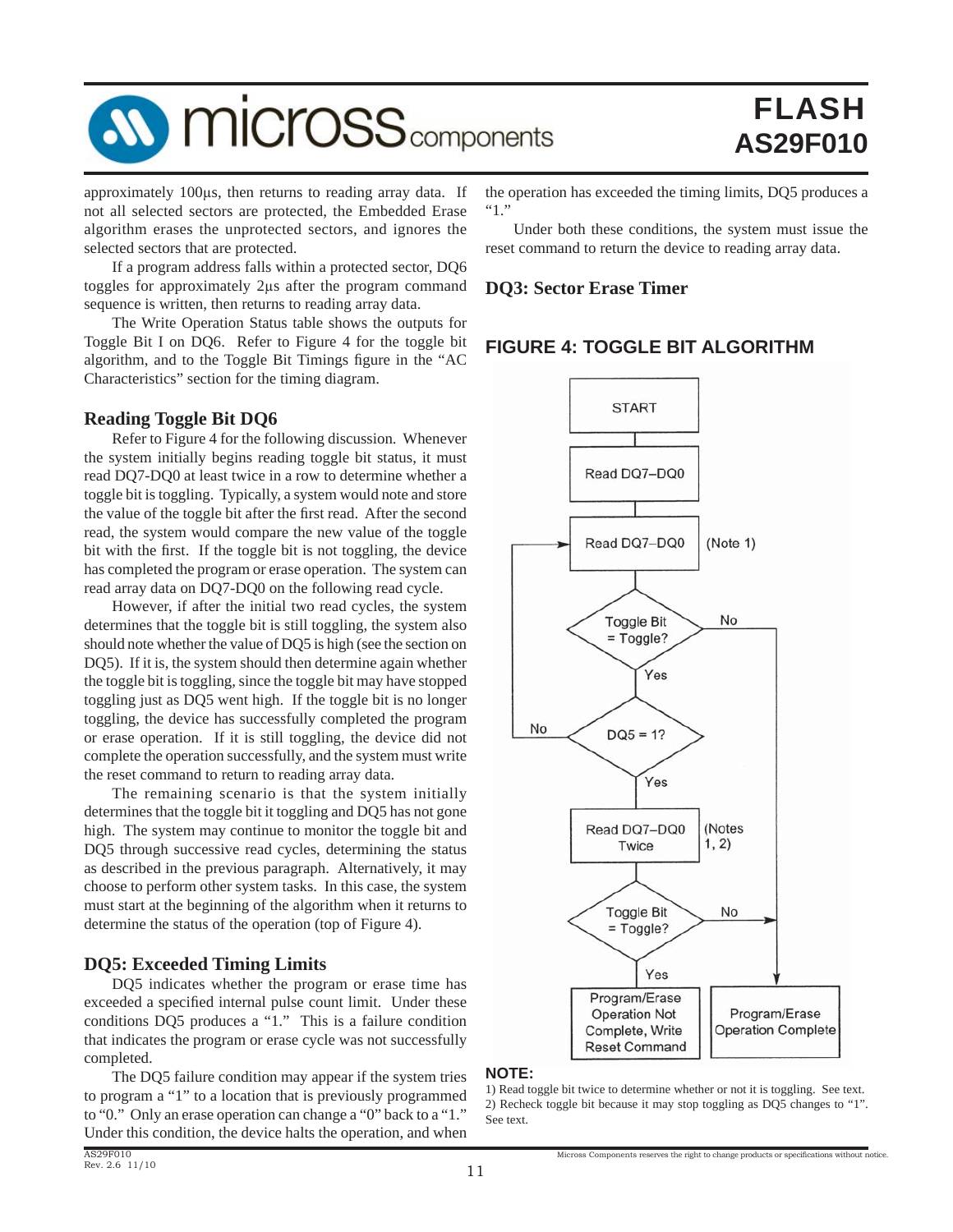

 After writing a sector erase command sequence, the system may read DQ3 to determine whether or not an erase operation has begun. (The sector erase timer does not apply to the chip erase command.) If additional sectors are selected for erasure, the entire time-out also applies after each additional sector erase command. When the time-out is complete, DQ3 switches from "0" to "1." The system may ignore DQ3 if the system can guarantee that the time between additional sector erase commands will always be less than 50μs. See also the "Sector Erase Command Sequence" section.

system should read the status on DQ7 (Data\ Polling) or DQ6 (Toggle Bit I) to ensure the device has accepted the command sequence, and then read DQ3. If DQ3 is "1", the internally controlled erase cycle has begun; all further commands are ignored until the erase operation is complete. If DQ3 is "0", the device will accept additional sector erase commands. To ensure the command has been accepted, the system software should check the status of DQ3 prior to and following each subsequent sector erase command. If DQ3 is high on the second status check, the last command might not have been accepted. Table 5 shows the outputs for DQ3.

## **TABLE 5: WRITE OPERATION STATUS**

After the sector erase command sequence is written, the

|                  | <b>OPERATION</b>                          | DQ7  | DQ <sub>6</sub> | DQ5  | DQ3  |
|------------------|-------------------------------------------|------|-----------------|------|------|
| Standard         | Embedded Program Algorithm                | DQ7\ | Toggle          |      | N/A  |
| Mode             | Embedded Erase Algorithm                  | 0    | Toggle          | Data |      |
| Erase<br>Suspend | Reading within Erase Suspended Sector     |      | No toggle       |      | N/A  |
| Mode             | Reading within Non-Erase Suspended Sector | Data | Data            |      | Data |

#### **NOTES:**

1. DQ7 requires a valid address when reading status information. Refer to the appropriate subsection for further details.

2. DQ5 switches to '1' when an Embedded Program or Embedded Erase operation has exceeded the maximum timing limits. See "DQ5: Exceeding Timing Limits" for more information.

## **ABSOLUTE MAXIMUM RATINGS\***

Ambient Temperature with Power Applied...-55°C to +125°C Voltage with Respect to Ground

#### **NOTES:**

1. Minimum DC voltage on input or I/O pin is -0.5V. During voltage transitions, input may overshoot  $V_{SS}$  to -2.0V for periods of up to 20ns. See Figure 5. Maximum DC voltage on input and I/O pins is  $V_{CC}$  + 0.5V. During voltage transitions, input and I/O pins may overshoot  $V_{CC}$  + 2.0V for periods up to 20ns. See Figure 6.<br>2. Minimum DC voltage on A9 pin is -0.5V. During voltage transitions, A9 pins may

overshoot  $V_{SS}$  to -2.0V for periods of up to 20ns. See Figure 5. Maximum DC input voltage on  $\overrightarrow{AD}$  is +12.5V which may overshoot to 14.0V for periods up to 20ns. 3. No more than one output shorted at a time. Duration of the short circuit should not be greater than one second.

\*Stresses greater than those listed under "Absolute Maximum Ratings" may cause permanent damage to the device. This is a stress rating only and functional operation of the device at these or any other conditions above those indicated in the operation section of this specification is not implied. Exposure to absolute maximum rating conditions for extended periods may



## **FIGURE 5: Maximum Negative Overshoot Waveform**



Micross Components reserves the right to change products or specifications without notice.

## **FIGURE 6: Maximum Positive Overshoot Waveform**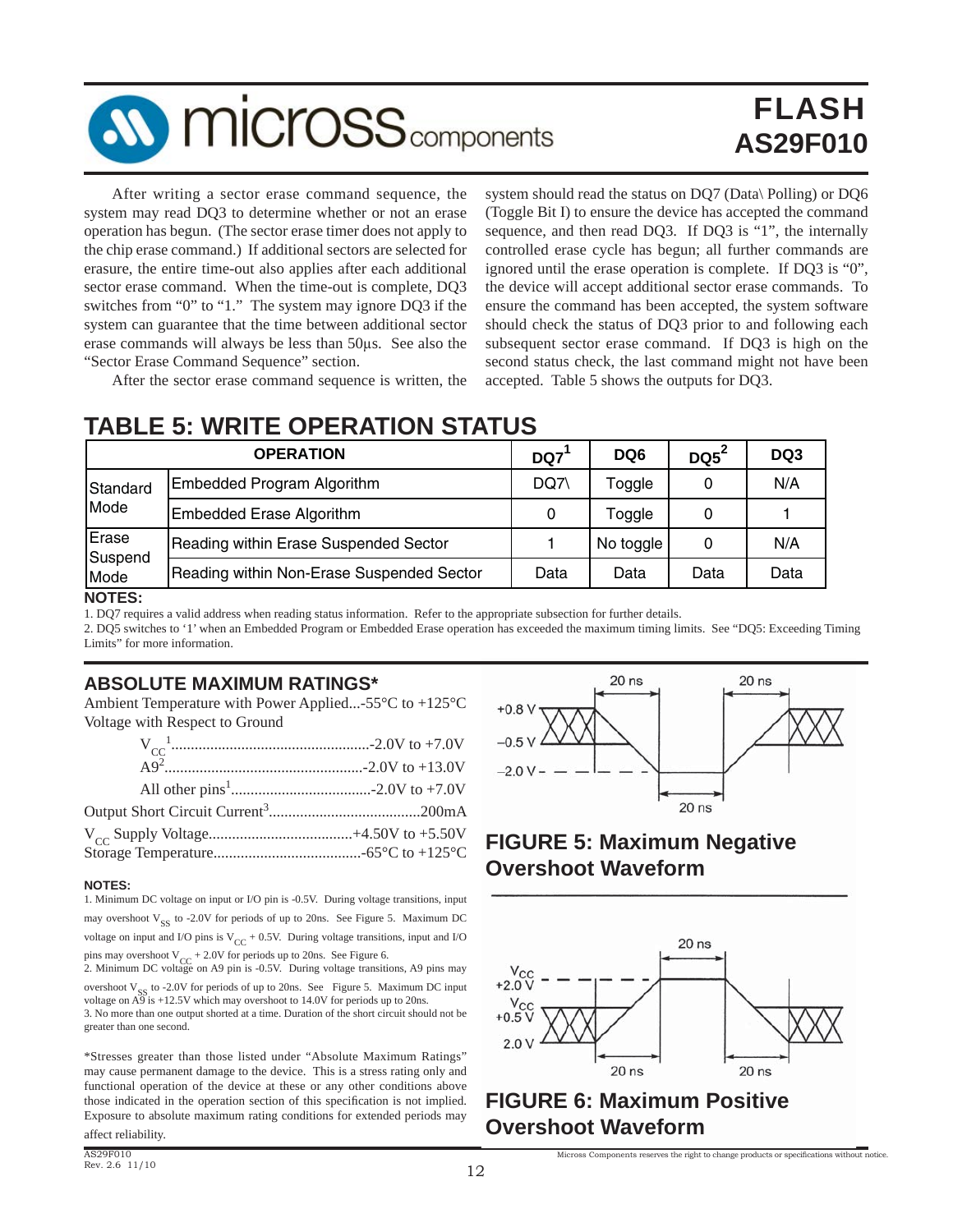

## **DC CHARACTERISTICS: TTL/NMOS Compatible**

| <b>PARAMETER</b>                                      | <b>DESCRIPTION</b>                                                                 | <b>SYM</b>             | <b>MIN</b> | <b>TYP</b> | <b>MAX</b>         | <b>UNIT</b> |
|-------------------------------------------------------|------------------------------------------------------------------------------------|------------------------|------------|------------|--------------------|-------------|
| Input Load Current                                    | $V_{IN}$ = $V_{SS}$ to $V_{CC}$ , $V_{CC}$ = $V_{CC}$ Max                          | Iц                     |            |            | ±5.0               | μA          |
| A9 Input Load Current                                 | $V_{CC} = V_{CC}$ Max, A9 = 12.5V                                                  | I⊔π                    |            |            | 100                | μA          |
| Output Leakage Current                                | $V_{\text{OUT}} = V_{SS}$ to $V_{\text{CC}}$ , $V_{\text{CC}} = V_{\text{CC}}$ Max | I <sub>LO</sub>        |            |            | ±5.0               | μA          |
| $V_{\text{CC}}$ Active Read Current <sup>1,2</sup>    | $CE = V_{II}$ , $OE = V_{IH}$                                                      | ICC1                   |            | 12         | 35                 | mA          |
| V <sub>CC</sub> Active Write Current <sup>2,3,4</sup> | $CE = V_{II}$ , $OE = V_{IH}$                                                      | ICC2                   |            | 30         | 50                 | mA          |
| V <sub>CC</sub> Standby Current                       | $CE\$ and $OE\$ = $V_{IH}$                                                         | $I_{CC3}$              |            | 0.4        | 5.0                | mA          |
| Input Low Voltage                                     |                                                                                    | $V_{IL}$               | $-0.5$     |            | 0.8                | v           |
| Input High Voltage                                    |                                                                                    | $V_{\text{IH}}$        | 2.0        |            | $V_{\rm CC}$ + 0.5 | v           |
| Voltage for Autoselect and Sector<br>Protect          | $V_{\rm CC}$ = 5.0V                                                                | $V_{ID}$               | 10.5       |            | 12.5               | V           |
| <b>Output Low Voltage</b>                             | $I_{OL}$ = 12 mA, $V_{CC}$ = $V_{CC}$ Min                                          | $V_{OL}$               |            |            | 0.45               | V           |
| Output High Voltage                                   | $I_{OH}$ = -2.5 mA, $V_{CC}$ = $V_{CC}$ Min                                        | $V_{OH}$               | 2.4        |            |                    | v           |
| Low V <sub>CC</sub> Lock-out Voltage                  |                                                                                    | <b>V<sub>LKO</sub></b> | 3.2        |            |                    | v           |

## **DC CHARACTERISTICS: CMOS Compatible**

| <b>PARAMETER</b>                                    | <b>DESCRIPTION</b>                                                                 | <b>SYM</b>                        | <b>MIN</b>          | <b>TYP</b> | <b>MAX</b>         | <b>UNIT</b> |
|-----------------------------------------------------|------------------------------------------------------------------------------------|-----------------------------------|---------------------|------------|--------------------|-------------|
| Input Load Current                                  | $V_{IN}$ = $V_{SS}$ to $V_{CC}$ , $V_{CC}$ = $V_{CC}$ Max                          | Īц                                |                     |            | ±5.0               | μA          |
| A9 Input Load Current                               | $V_{CC}$ = $V_{CC}$ Max, A9 = 12.5V                                                | Ι⊔π                               |                     |            | 50                 | μA          |
| Output Leakage Current                              | $V_{\text{OUT}} = V_{SS}$ to $V_{\text{CC}}$ , $V_{\text{CC}} = V_{\text{CC}}$ Max | I <sub>LO</sub>                   |                     |            | ±5.0               | μA          |
| $V_{CC}$ Active Current <sup>1,2</sup>              | $CE = V_{II}$ , $OE = V_{IH}$                                                      | ICC1                              |                     |            | 35                 | mA          |
| V <sub>CC</sub> Active Current <sup>2,3,4</sup>     | $CE = V_{II}$ , $OE = V_{IH}$                                                      | ICC2                              |                     |            | 50                 | mA          |
| V <sub>CC</sub> Standby Current                     | $CE = V_{CC} \pm 0.5V$ , $OE = V_{IH}$                                             | ICC3                              |                     |            | 1.6                | mA          |
| Input Low Voltage                                   |                                                                                    | $V_{IL}$                          | $-0.5$              |            | 0.8                | V           |
| Input High Voltage                                  |                                                                                    | V <sub>IH</sub>                   | $0.7 \times V_{CC}$ |            | $V_{\rm CC}$ + 0.3 | $\vee$      |
| Voltage for Autoselect and<br><b>Sector Protect</b> | $V_{\rm CC} = 5.25V$                                                               | $V_{ID}$                          | 10.5                |            | 12.5               | $\vee$      |
| <b>Output Low Voltage</b>                           | $I_{OL}$ = 12 mA, $V_{CC}$ = $V_{CC}$ Min                                          | $V_{OL}$                          |                     |            | 0.45               | V           |
| Output High Voltage                                 | $I_{OH}$ = -2.5 mA, $V_{CC}$ = $V_{CC}$ Min                                        | 0.85 $V_{CC}$<br>V <sub>OH1</sub> | V                   |            |                    |             |
|                                                     | $I_{OH}$ = -100 µA, $V_{CC}$ = $V_{CC}$ Min                                        | V <sub>OH2</sub>                  | $V_{CC}$ - 0.4      |            |                    |             |
| Low V <sub>CC</sub> Lock-out Voltage                |                                                                                    | <b>V<sub>LKO</sub></b>            | 3.2                 |            |                    | V           |

#### **NOTES:**

1. The I<sub>CC</sub> current listed is typically less than 2mA/MHz, with OE\ at V<sub>H+</sub>.

2. Maximum  $I_{CC}$  specifications are tested with  $V_{CC} = V_{CC}$  Max

3.  $I_{CC}$  active while Embedded Program or Embedded Erase Algorithm is in progress.

4. Not 100% tested.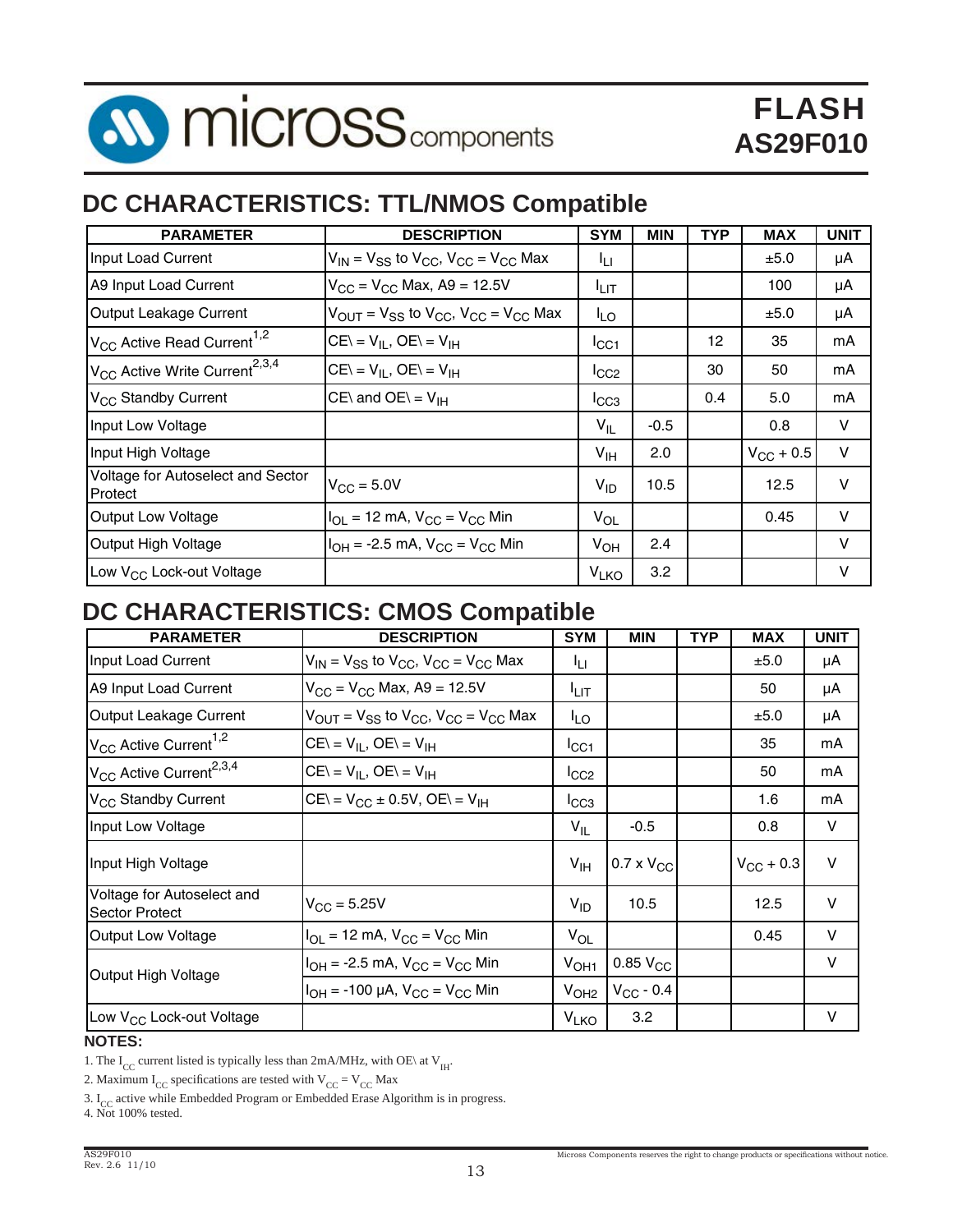

## **FIGURE 7: TEST CONDITIONS, Test Setup**



## **TABLE 6: TEST CONDITIONS, Test Specifications**

| <b>CONDITIONS</b>                                                      | <b>ALL SPEEDS</b> |    |
|------------------------------------------------------------------------|-------------------|----|
| Output Load                                                            | 1 TTL Gate        |    |
| Output Load Capacitance, C <sub>I</sub><br>(including jig capacitance) | 50                | рF |
| Input Rise and Fall Times                                              | 5                 | ns |
| Input Pulse Levels                                                     | 0/3               |    |
| Input timing measurement<br>reference levels                           | 1.5               |    |
| Output timing measurement<br>reference levels                          | 15                |    |

## **AC CHARACTERISTICS: Read-Only Operations**

|                                                                                 | <b>SYMBOL</b>     |                   |                                       |                  |     |     | <b>SPEED OPTIONS</b> |          |        |        |              |
|---------------------------------------------------------------------------------|-------------------|-------------------|---------------------------------------|------------------|-----|-----|----------------------|----------|--------|--------|--------------|
| <b>PARAMETER</b>                                                                | <b>JEDEC</b>      | <b>Std</b>        | <b>TEST SETUP</b>                     |                  | -50 | -60 | -70                  | 90       | $-120$ | $-150$ | <b>UNITS</b> |
| Read Cycle Time                                                                 | <sup>L</sup> AVAV | $t_{\mathsf{RC}}$ |                                       | <b>MIN</b>       | 50  | 60  | 70                   | 90       | 120    | 150    | ns           |
| <b>Address to Output Delay</b>                                                  | t <sub>AVOV</sub> | <sup>t</sup> ACC  | $CE = V_{\parallel}$<br>$OE = V_{II}$ | <b>MAX</b>       | 50  | 60  | 70                   | 90       | 120    | 150    | ns           |
| Chip Enable to Output Delay                                                     | <sup>t</sup> ELQV | $t_{\text{CE}}$   | $OE = V_{IL}$                         | <b>MAX</b>       | 50  | 60  | 70                   | 90       | 120    | 150    | ns           |
| Output Enable to Output Delay                                                   | t <sub>GLQV</sub> | $t_{OE}$          |                                       | <b>MAX</b>       | 25  | 30  | 35                   | 40       | 50     | 55     | ns           |
| Chip Enable to Output High Z <sup>1</sup>                                       | <sup>T</sup> EHQZ | $t_{\text{DF}}$   |                                       | <b>MAX</b>       | 15  | 20  | 20                   | 25       | 30     | 35     | ns           |
| Output Enable to Output High Z <sup>1</sup>                                     | <sup>t</sup> GHQZ | t <sub>DF</sub>   |                                       | <b>MAX</b>       | 15  | 20  | 20                   | 25       | 30     | 35     | ns           |
|                                                                                 |                   |                   | Read                                  | <b>MIN</b>       |     |     |                      | $\Omega$ |        |        | ns           |
| Output Enable Hold Time                                                         |                   | <sup>I</sup> OEH  | Toggle and<br>Data Polling            | 10<br><b>MIN</b> |     |     | ns                   |          |        |        |              |
| Output Hold Time From Addresses<br>CE\ or OE\, Whichever Occurs<br><b>First</b> | t <sub>AXQX</sub> | tон               |                                       | <b>MIN</b>       |     |     |                      | 0        |        |        | ns           |

#### **NOTES:**

1. Not 100% tested.

2. See Figure 7 and Table 6 for test specifications.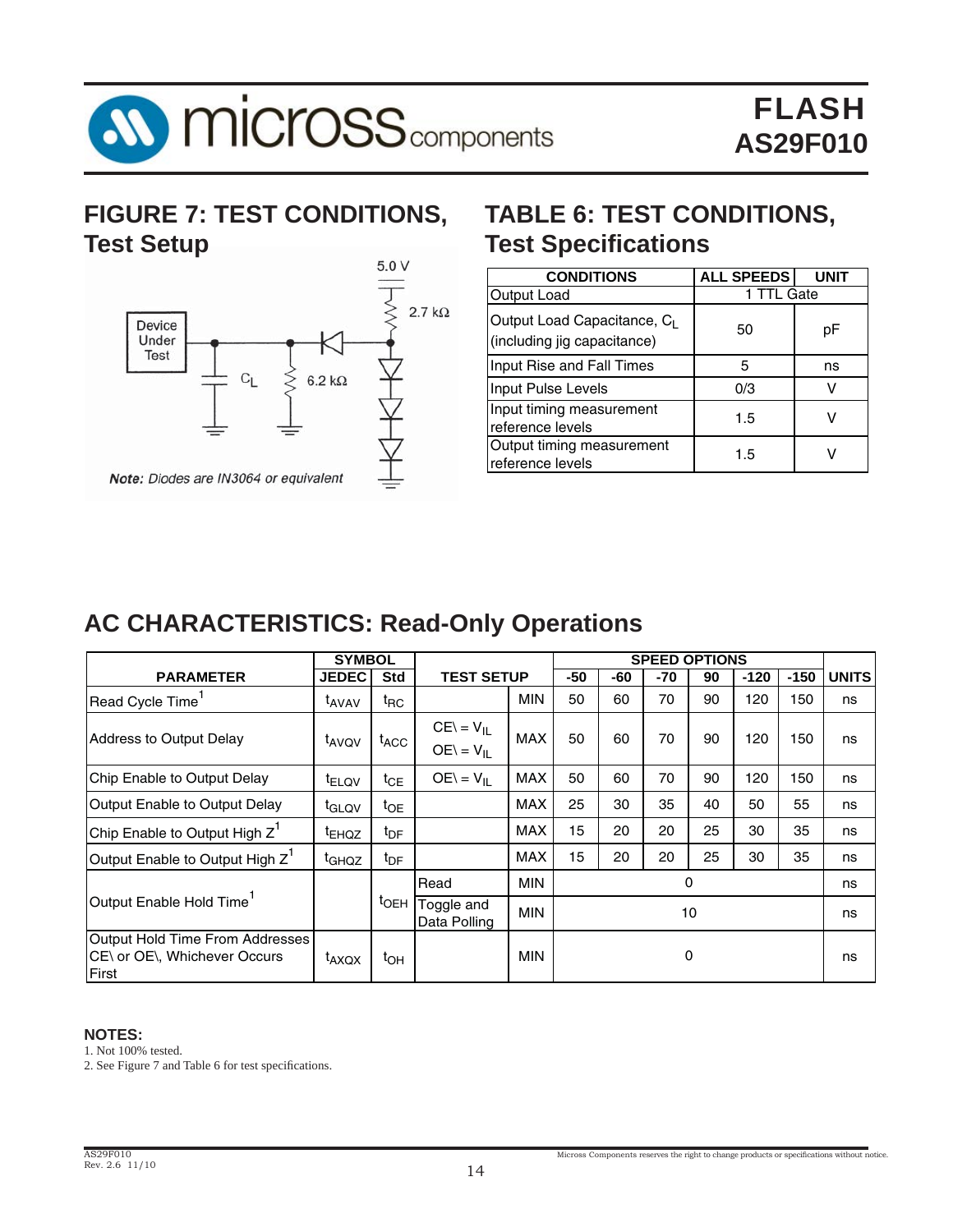

## **FIGURE 8: AC CHARACTERISTICS, Read Operations Timings**



## **AC CHARACTERISTICS: Erase and Program Operations**

|                                                                |            | <b>SYMBOL</b>      |                    | <b>SPEED OPTIONS</b> |     |              |     |        |        |              |
|----------------------------------------------------------------|------------|--------------------|--------------------|----------------------|-----|--------------|-----|--------|--------|--------------|
| <b>PARAMETER</b>                                               |            | <b>JEDEC</b>       | <b>Std</b>         | $-50$                | -60 | $-70$        | 90  | $-120$ | $-150$ | <b>UNITS</b> |
| Write Cycle Time <sup>1</sup>                                  | <b>MIN</b> | t <sub>AVAV</sub>  | $t_{\text{WC}}$    | 50                   | 60  | 70           | 90  | 120    | 150    | ns           |
| <b>Address Setup Time</b>                                      | MIN        | t <sub>AVWL</sub>  | $t_{AS}$           |                      |     | $\mathbf{0}$ |     |        |        | ns           |
| Address Hold Time                                              | <b>MIN</b> | t <sub>WLAX</sub>  | $t_{AH}$           | 40                   | 45  | 45           | 45  | 50     | 50     | ns           |
| Data Setup Time                                                | MIN        | <sup>t</sup> DVWH  | $t_{DS}$           | 25                   | 30  | 30           | 45  | 50     | 50     | ns           |
| Data Hold Time                                                 | <b>MIN</b> | t <sub>WHDX</sub>  | $t_{DH}$           |                      |     | 0            |     |        |        | ns           |
| Output Enable Setup Time                                       | <b>MIN</b> |                    | $t_{\text{OES}}$   |                      |     |              | 0   |        |        | ns           |
| <b>Read Recover Time Before Write</b><br>(OE\ High to WE\ Low) | <b>MIN</b> | t <sub>GHWL</sub>  | <sup>t</sup> GHWL  |                      |     | 0            |     |        |        | ns           |
| CE\ Setup Time                                                 | MIN        | <sup>t</sup> ELWL  | $t_{\text{CS}}$    |                      |     | $\Omega$     |     |        |        | ns           |
| CE\Hold Time                                                   | <b>MIN</b> | t <sub>WHEH</sub>  | $t_{CH}$           |                      |     | $\mathbf 0$  |     |        |        | ns           |
| Write Pulse Width                                              | <b>MIN</b> | t <sub>WLWH</sub>  | $t_{WP}$           | 25                   | 30  | 35           | 45  | 50     | 50     | ns           |
| Write Pulse Width High                                         | <b>MIN</b> | t <sub>WHWL</sub>  | t <sub>WPH</sub>   | 20                   |     |              |     | ns     |        |              |
| Byte Programming Operation <sup>2</sup>                        | <b>MIN</b> | t <sub>WHWH1</sub> | t <sub>WHWH1</sub> | 14                   |     |              | μs  |        |        |              |
| Chip/Sector Erase Operation <sup>2</sup>                       | <b>MAX</b> | t <sub>WHWH2</sub> | t <sub>WHWH2</sub> | 15                   |     |              | sec |        |        |              |
| $^{11}V_{\rm CC}$ Set Up Time $^{11}$                          | <b>MIN</b> |                    | $t_{VCS}$          |                      |     |              | 50  |        |        | μs           |

#### **NOTES:**

1. Not 100% tested.

2. See the "Erase and Programming Performance" section for more information.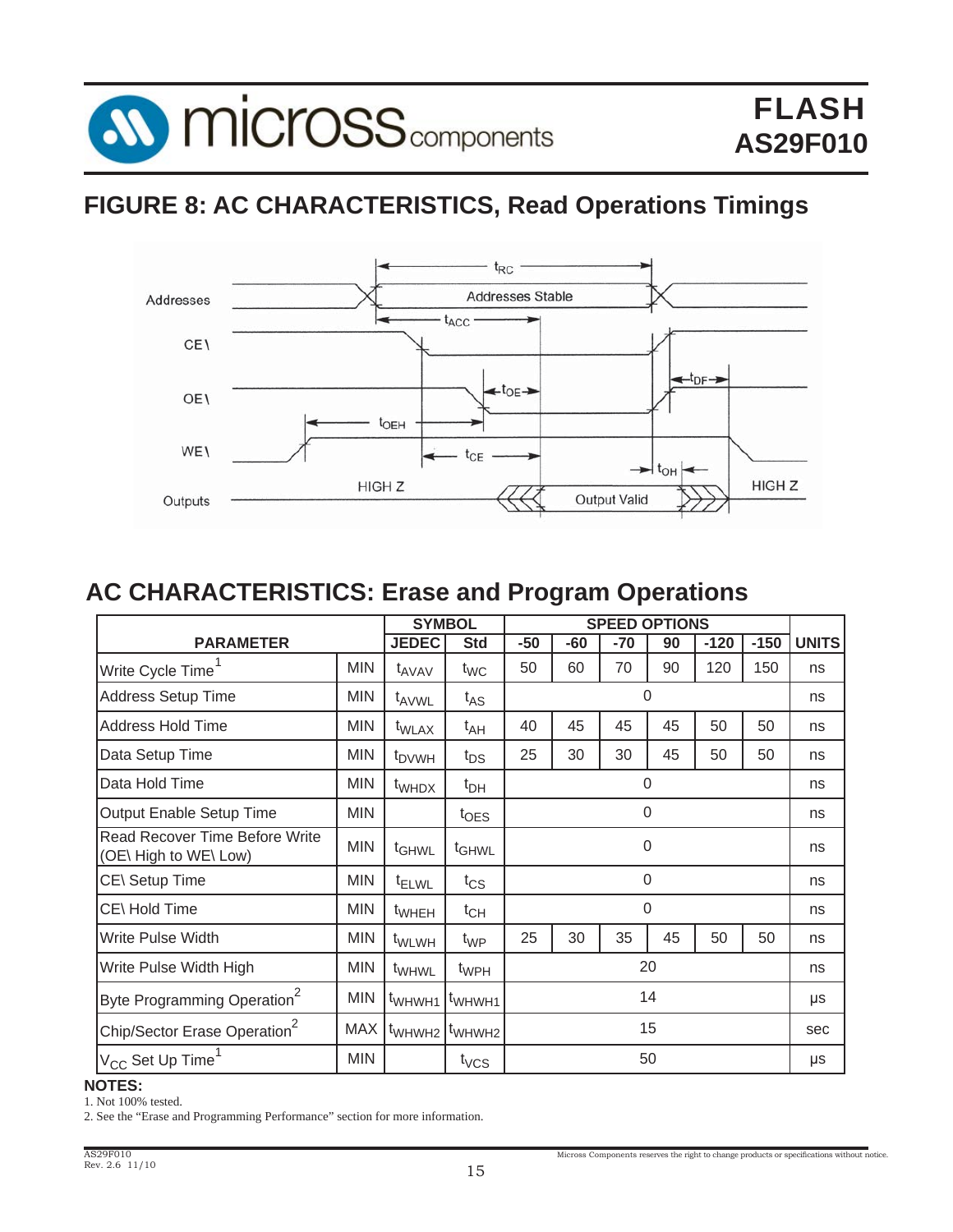

## **FIGURE 9: AC CHARACTERISTICS, Program Operation Timings**



## **FIGURE 10: AC CHARACTERISTICS, Chip/Sector Erase Operation Timings**





Micross Components reserves the right to change products or specifications without notice.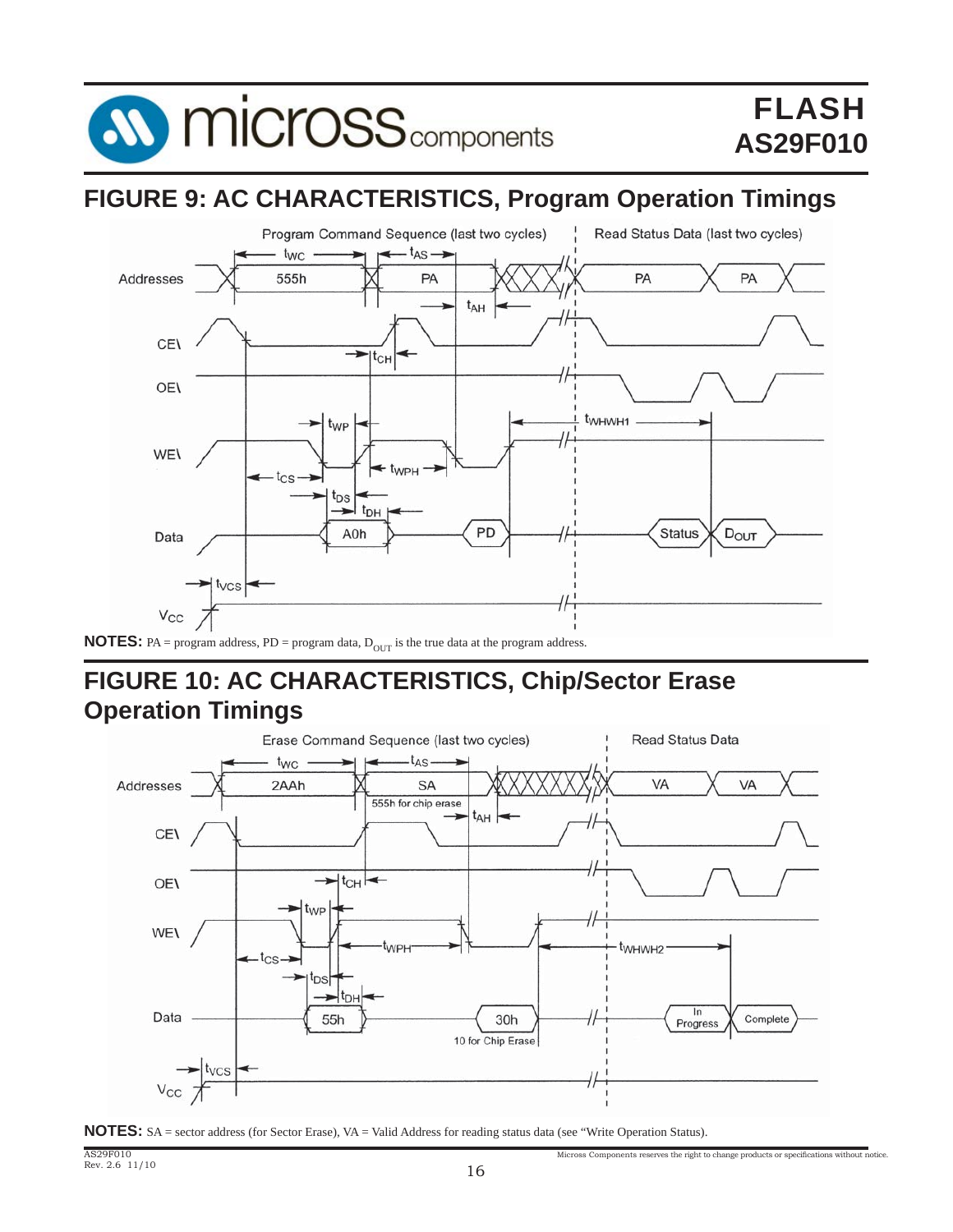

## **FIGURE 11: Data\ Polling Timings (During Embedded Algorithms)**



NOTES: VA = Valid address. Illustration shows first status cycle after command sequence, last status read cycle, and array data read cycle.

## **FIGURE 12: AC CHARACTERISTICS, Toggle Bit Timings (During Embedded Algorithms)**



NOTES: VA = Valid address, not required for DQ6. Illustration shows first two status cycle after command sequence, last status read cycle, and array data read cycle.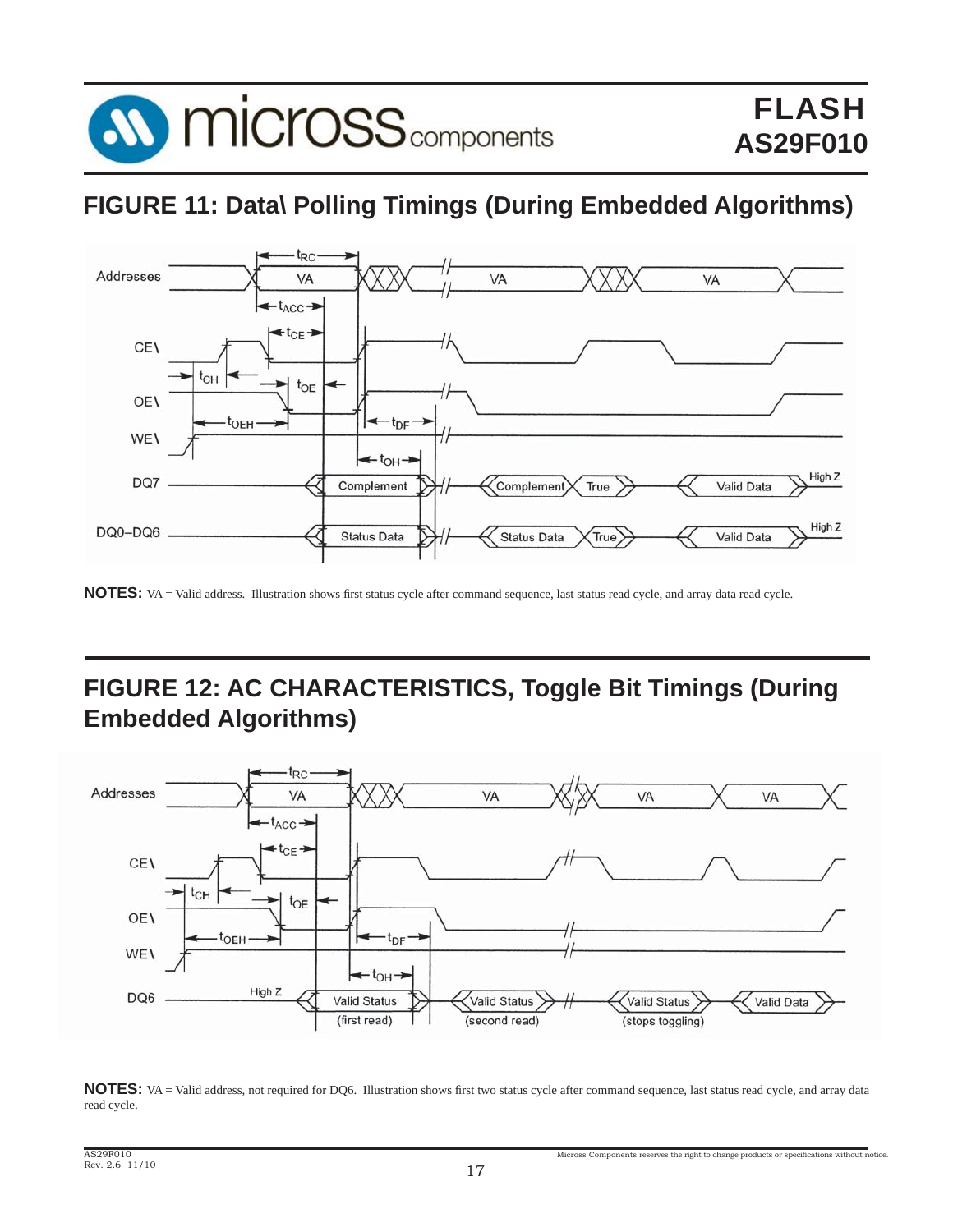

## **AC CHARACTERISTICS: Erase and Program Operations**

|                                          |            |                    | <b>SYMBOL</b>      |       | <b>SPEED OPTIONS</b> |       |          |        |        |              |
|------------------------------------------|------------|--------------------|--------------------|-------|----------------------|-------|----------|--------|--------|--------------|
| <b>PARAMETER</b>                         |            | <b>JEDEC</b>       | <b>Std</b>         | $-50$ | -60                  | $-70$ | 90       | $-120$ | $-150$ | <b>UNITS</b> |
| Write Cycle Time                         | <b>MIN</b> | t <sub>AVAV</sub>  | $t_{WC}$           | 50    | 60                   | 70    | 90       | 120    | 150    | ns           |
| Address Setup Time                       | <b>MIN</b> | t <sub>AVEL</sub>  | $t_{AS}$           |       |                      |       | 0        |        |        | ns           |
| Address Hold Time                        | <b>MIN</b> | <sup>t</sup> ELAX  | t <sub>AH</sub>    | 40    | 45                   | 45    | 45       | 50     | 50     | ns           |
| Data Setup Time                          | <b>MIN</b> | <sup>t</sup> DVEH  | $t_{DS}$           | 25    | 30                   | 30    | 45       | 50     | 50     | ns           |
| Data Hold Time                           | <b>MIN</b> | $t_{EHDX}$         | $t_{DH}$           |       |                      |       | 0        |        |        | ns           |
| Output Enable Setup Time                 | <b>MIN</b> |                    | $t_{\text{OES}}$   |       |                      |       | 0        |        |        | ns           |
| <b>Read Recover Time Before Write</b>    | <b>MIN</b> | <sup>t</sup> GHEL  | <sup>t</sup> GHEL  |       |                      |       | 0        |        |        | ns           |
| <b>WE\ Setup Time</b>                    | <b>MIN</b> | t <sub>WLEL</sub>  | $t_{WS}$           |       |                      |       | $\Omega$ |        |        | ns           |
| WE\Hold Time                             | <b>MIN</b> | <sup>T</sup> EHWH  | $t_{WH}$           |       |                      |       | $\Omega$ |        |        | ns           |
| CE\ Pulse Width                          | <b>MIN</b> | <sup>t</sup> ELEH  | $t_{\text{CP}}$    | 25    | 30                   | 35    | 45       | 50     | 50     | ns           |
| CE\ Pulse Width High                     | <b>MIN</b> | <sup>t</sup> EHEL  | $t_{\text{CPH}}$   | 20    |                      | ns    |          |        |        |              |
| Byte Programming Operation <sup>2</sup>  | <b>MIN</b> | t <sub>WHWH1</sub> | t <sub>WHWH1</sub> | 14    |                      | μs    |          |        |        |              |
| Chip/Sector Erase Operation <sup>2</sup> | <b>MAX</b> | t <sub>WHWH2</sub> | t <sub>WHWH2</sub> | 15    |                      |       | sec      |        |        |              |

#### **NOTES:**

1. Not 100% tested.

2. See the "Erase and Programming Performance" section for more information.

## **FIGURE 13: AC CHARACTERISTICS, Alternate CE\ Controlled Write Operation Timings**



#### **NOTES:**

1. PA = program address, PD = program data, SA = sector address, DQ7\ = complement of data input, D<sub>OUT</sub> = array data. 2. Figure indicates the last two bus cycles of the command sequence.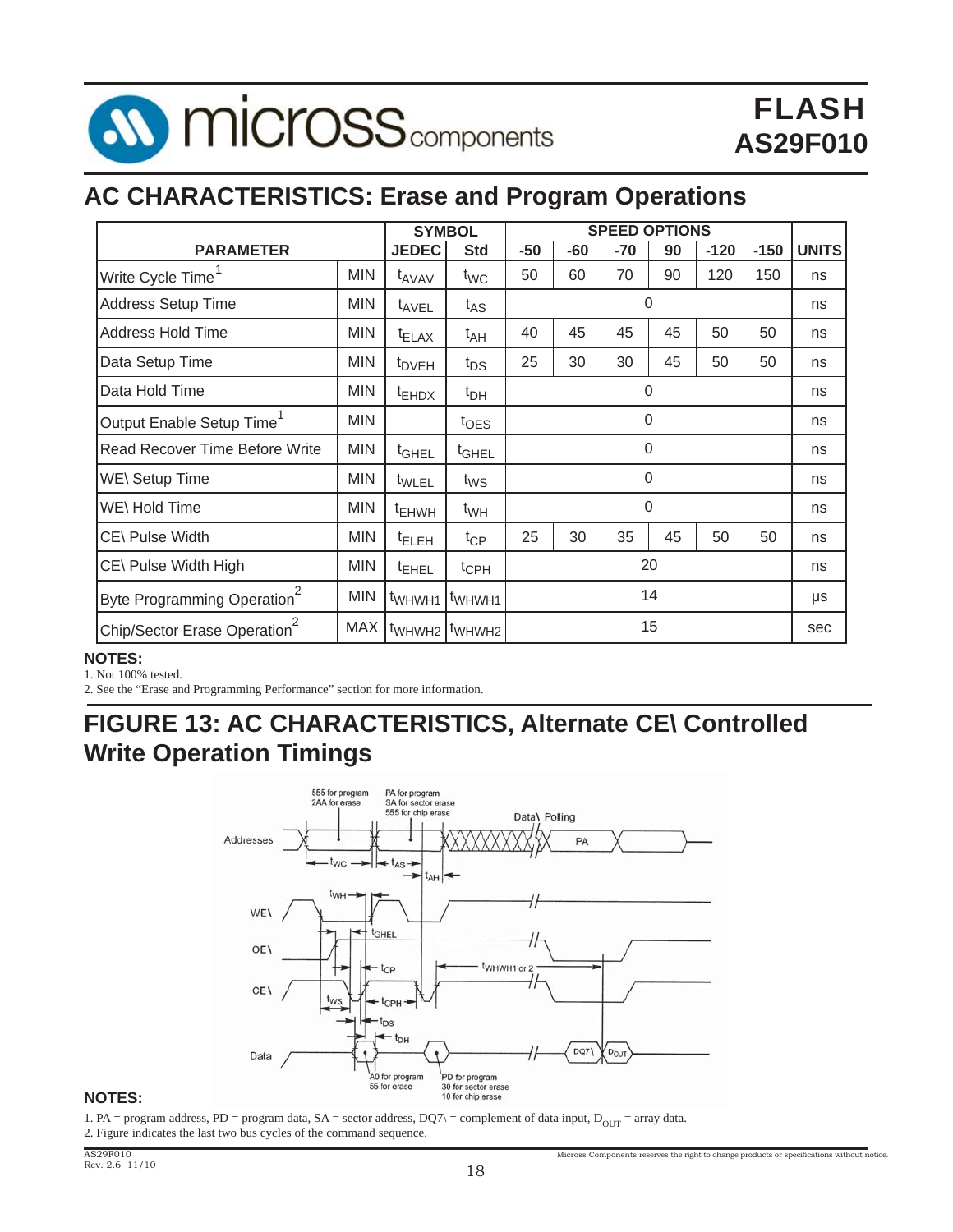

## **ERASE AND PROGRAMMING PERFORMANCE**

|                                    |            | <b>LIMITS</b>    |             |                                             |
|------------------------------------|------------|------------------|-------------|---------------------------------------------|
| <b>PARAMETER</b>                   | <b>TYP</b> | MAX <sup>2</sup> | <b>UNIT</b> | <b>COMMENTS</b>                             |
| Chip/Sector Erase Time             | 1.0        | 15               | sec         | Excludes 00h programming prior to erasure   |
| <b>Byte Programming Time</b>       |            | 300              | μs          |                                             |
| Chip Programming Time <sup>3</sup> | 0.9        | 6.25             | sec         | Excludes system-level overhead <sup>3</sup> |
| IATEC                              |            |                  |             |                                             |

#### **NOTES:**

1. Typical program and erase times assume the following conditions:  $25^{\circ}$ C, 5.0V V<sub>CC</sub>, 1 million cycles. Additionally, programming typicals assume checkerboard pattern.

2. Under worst case conditions of 90 $^{\circ}$ C, V<sub>CC</sub> = 4.5V, 100,000 cycles.

3. The typical chip programming time is considerably less than the maximum chip programming time listed, since most bytes program faster than the maximum byte program time listed. If the maximum byte program time given is exceeded, only then does the device set  $DQ5 = 1$ . See the section on DQ5 for further information.

4. In the pre-programming step of the Embedded Erase algorithm, all bytes are programmed to 00h before erasure.

5. System-level overhead is the time required to execute the four-bus-cycle command sequence for programming. See Table 4 for further information on command definitions.

6. The device has a minimum guaranteed erase cycle endurance of 1 million cycles.

## **LATCHUP CHARACTERISTIC**

| <b>PARAMETER</b>                                   | <b>MIN</b> | <b>MAX</b>             |
|----------------------------------------------------|------------|------------------------|
| Input voltage with respect to $V_{SS}$ on I/O pins | $-1.0V$    | $V_{\text{CC}} + 1.0V$ |
| $V_{CC}$ Current                                   | -100mA     | +100mA                 |

**NOTES:** Includes all pins except  $V_{CC}$ . Test conditions:  $V_{CC} = 5.0V$ , one pin at a time.

## **PIN CAPACITANCE**

| <b>PARAMETER</b>        | <b>CONDITIONS</b>    | <b>SYMBOL</b>      | <b>MAX</b> | <b>UNIT</b> |
|-------------------------|----------------------|--------------------|------------|-------------|
| Input Capacitance       | $V_{IN} = 0$         | $C_{\mathsf{IN}}$  | 15         | рF          |
| Output Capacitance      | $V_{\text{OUT}} = 0$ | $\mathrm{C_{OUT}}$ | 15         | рF          |
| Control Pin Capacitance | $V_{PP} = 0$         | C <sub>IN2</sub>   | 15         | рF          |

#### **NOTES:**

1. Sampled, not 100% tested.

2. Test conditions  $T_A = 25^{\circ}C$ ,  $f = 1.0$  MHz

## **DATA RETENTION**

| <b>PARAMETER</b>                            | <b>CONDITIONS</b> | <b>MIN</b> | UNIT  |
|---------------------------------------------|-------------------|------------|-------|
| <b>IMinimum Pattern Data Retention Time</b> | 150°C             |            | Years |
|                                             | $125^{\circ}$ C   | 20         | Years |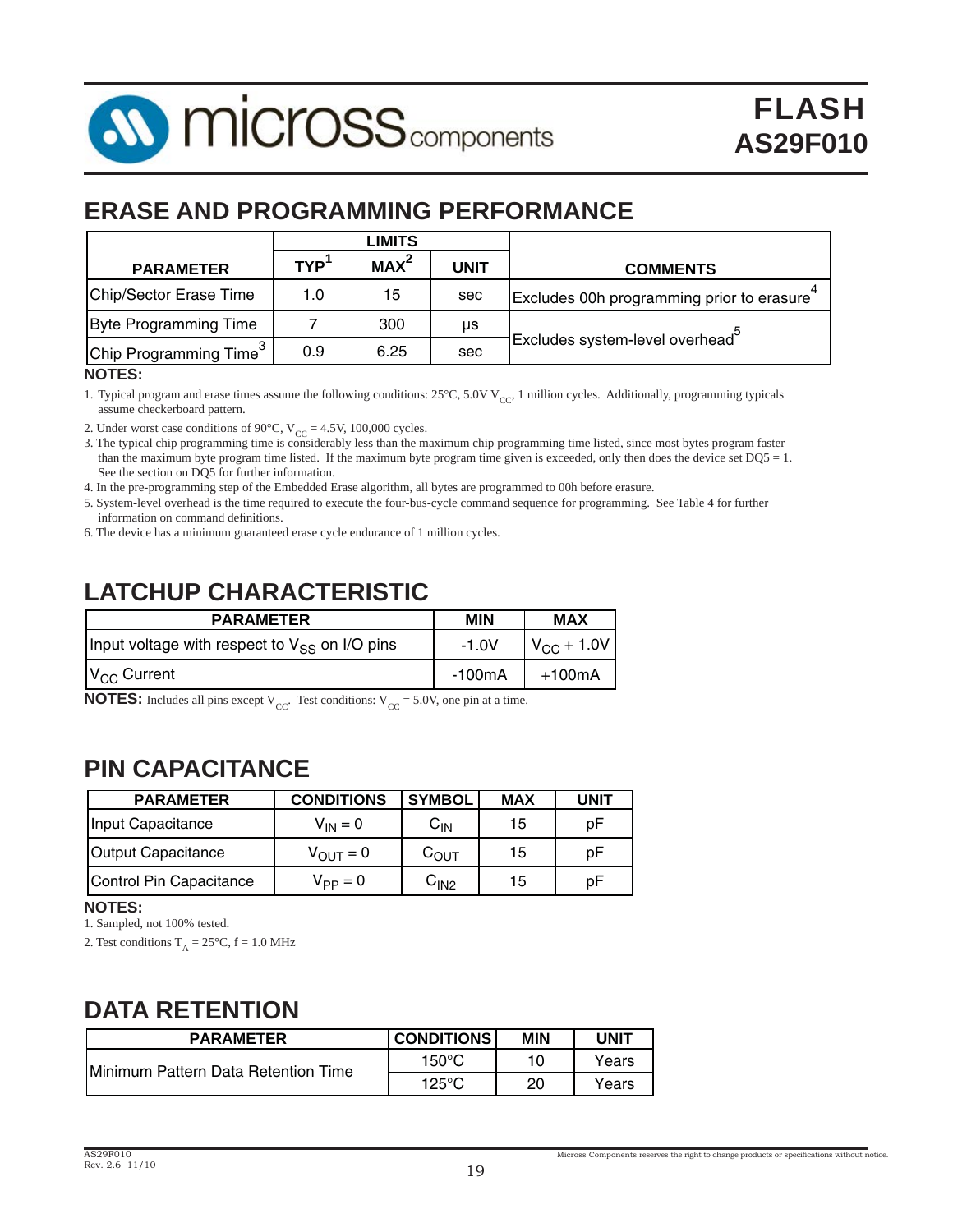

## **MECHANICAL DEFINITIONS\***

**Micross Case (Package Designator CW) SMD 5962-96690, Case Outline Y**





| <b>SYMBOL</b>  |            | <b>SMD SPECIFICATION</b> |
|----------------|------------|--------------------------|
|                | <b>MIN</b> | MAX                      |
| A              | 0.140      | 0.202                    |
| A <sub>1</sub> | 0.019      | 0.047                    |
| A <sub>2</sub> | 0.125      | $0.\overline{193}$       |
| $\bf{B}$       | 0.009      | 0.012                    |
| B <sub>1</sub> | 0.590      | 0.610                    |
| D              | 1.600      | 1.686                    |
| D1             | 0.580      | 0.604                    |
| D <sub>2</sub> | 1.492      | 1.508                    |
| e              | 0.095      | 0.105                    |
| e1             | 0.016      | 0.020                    |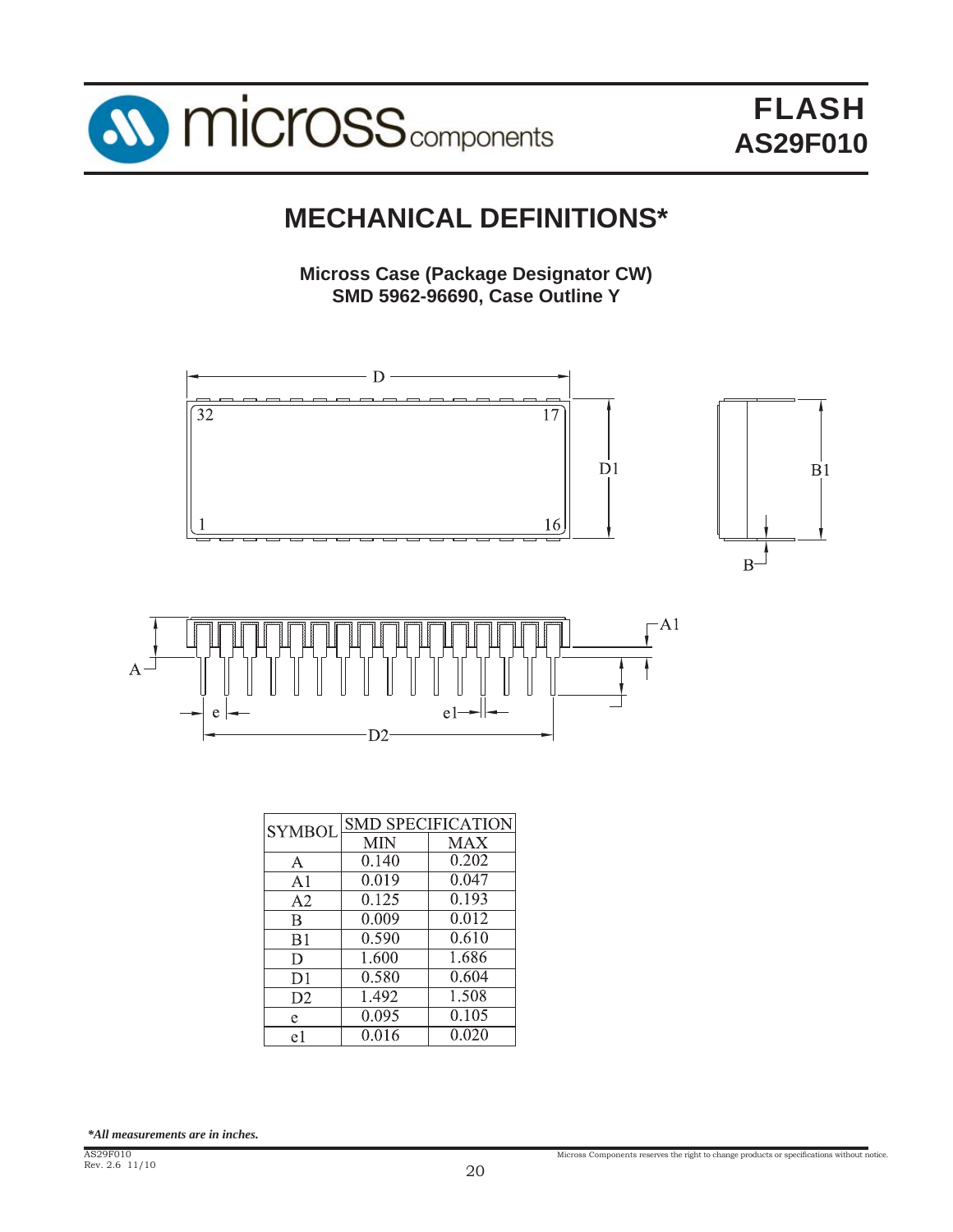

# **MECHANICAL DEFINITIONS\***

**Micross Case (Package Designator F) SMD 5962-96690, Case Outline T**



|                | <b>SMD SPECIFICATIONS</b> |            |  |
|----------------|---------------------------|------------|--|
| <b>SYMBOL</b>  | <b>MIN</b>                | <b>MAX</b> |  |
| А              |                           | 0.125      |  |
| b              | 0.015                     | 0.019      |  |
| C              | 0.004                     | 0.007      |  |
| n              | 0.810                     | 0.830      |  |
| D1             | 0.745                     | 0.755      |  |
| Е              | 0.405                     | 0.415      |  |
| E <sub>1</sub> | 0.305                     | 0.315      |  |
| E <sub>2</sub> |                           | 0.050 TYP  |  |
| e              | 0.050 TYP                 |            |  |
|                | 0.380                     | 0.420      |  |
| O              | 0.022                     | 0.028      |  |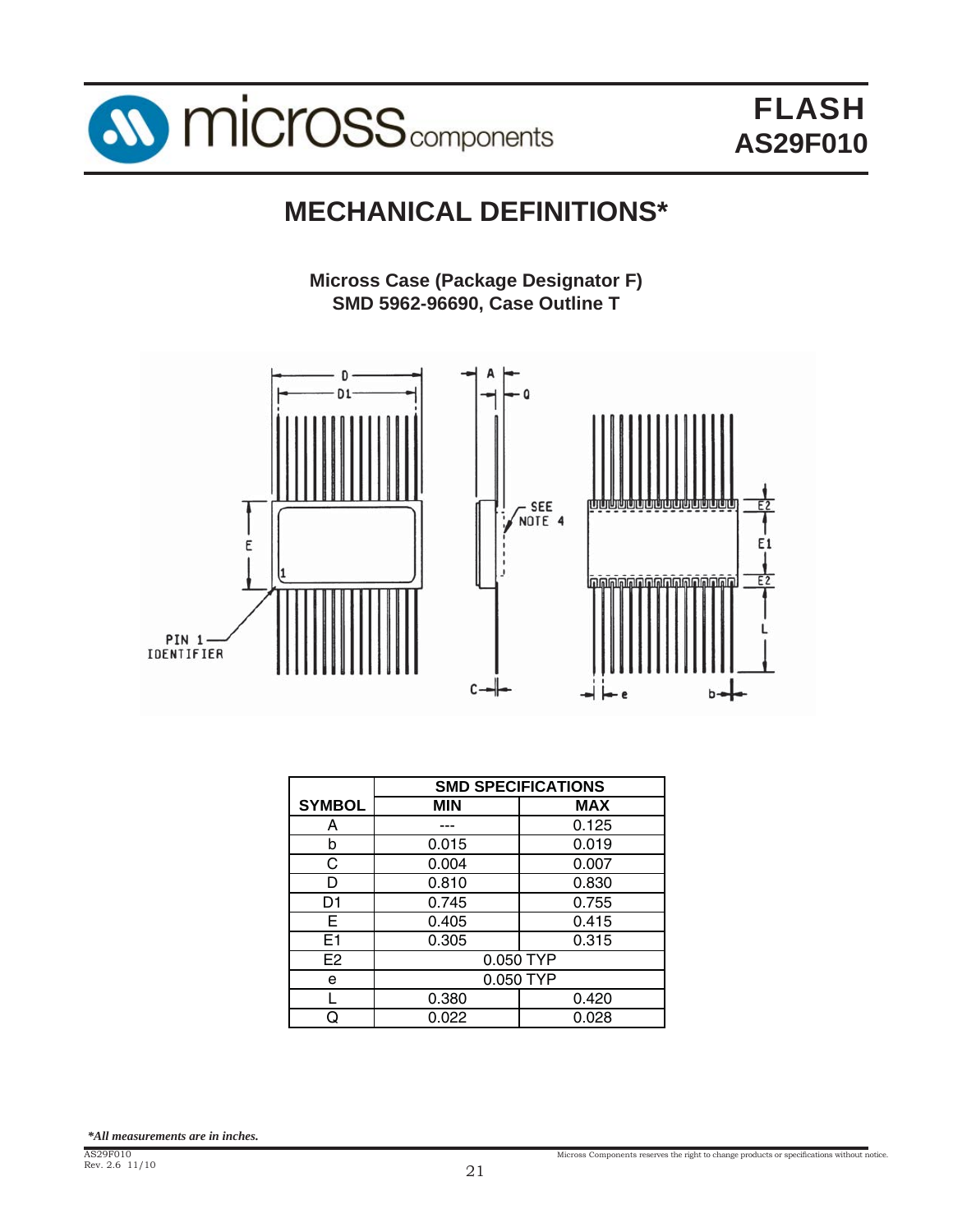

# **MECHANICAL DEFINITIONS\***

**Micross Case (Package Designator DCG) SMD 5962-96690, Case Outline U**



|                | <b>SMD SPECIFICATIONS</b> |           |  |  |  |
|----------------|---------------------------|-----------|--|--|--|
| <b>SYMBOL</b>  | <b>MIN</b>                | MAX       |  |  |  |
| A              |                           | 0.132     |  |  |  |
| A1             | 0.095                     | 0.125     |  |  |  |
| A2             | 0.003                     | 0.007     |  |  |  |
| b              | 0.015                     | 0.019     |  |  |  |
| C              | 0.004                     | 0.007     |  |  |  |
| C <sub>2</sub> | 0.030 TYP                 |           |  |  |  |
| D              | 0.810                     | 0.830     |  |  |  |
| D1             | 0.750 TYP                 |           |  |  |  |
| Е              | 0.405                     | 0.415     |  |  |  |
| E1             | 0.525                     | 0.535     |  |  |  |
| E <sub>2</sub> | 0.305                     | 0.315     |  |  |  |
| E <sub>3</sub> |                           | 0.050 TYP |  |  |  |
| e              | 0.050 TYP                 |           |  |  |  |
| еA             | 0.436 TYP                 |           |  |  |  |
|                | 0.060 TYP                 |           |  |  |  |
| Q              | 0.022                     | 0.028     |  |  |  |
| R              | 0.007 TYP                 |           |  |  |  |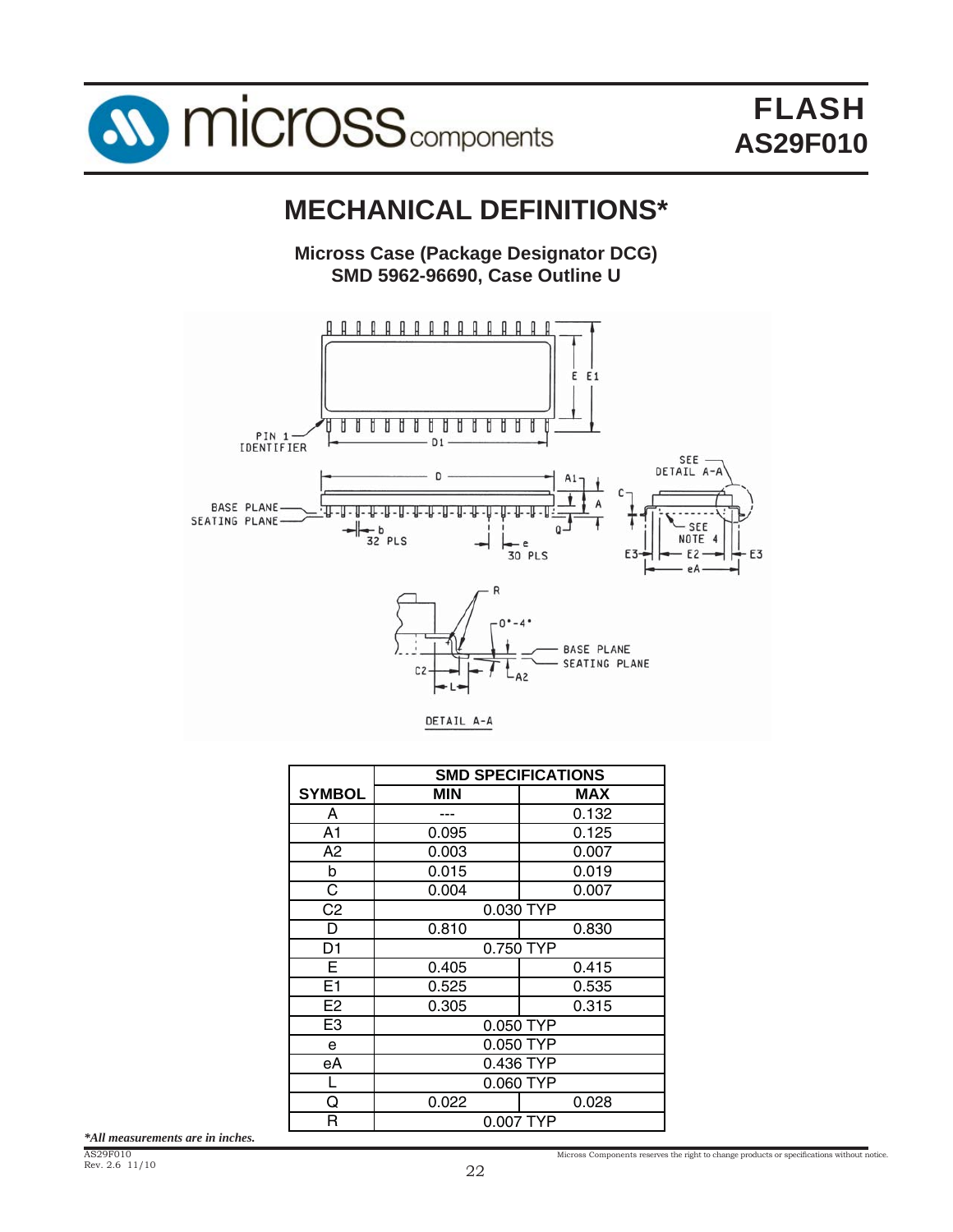

# **MECHANICAL DEFINITIONS\***

**Micross Case (Package Designator SOJ) SMD 5962-96690, Case Outline X**





| Symbol   Min   |          | Max  |  |
|----------------|----------|------|--|
| $\mathsf{A}$   | .106     | .156 |  |
| A1             | .040     | .060 |  |
| $\mathbf b$    | .015     | .019 |  |
| $\overline{C}$ | .006     | .010 |  |
| D              | .820     | .840 |  |
| D <sub>1</sub> | .745     | .755 |  |
| Ε              | .425     | .435 |  |
| e.             | .050 TYP |      |  |
| eA             | .366     | .386 |  |
| $\mathbf{R}$   | .035 TYP |      |  |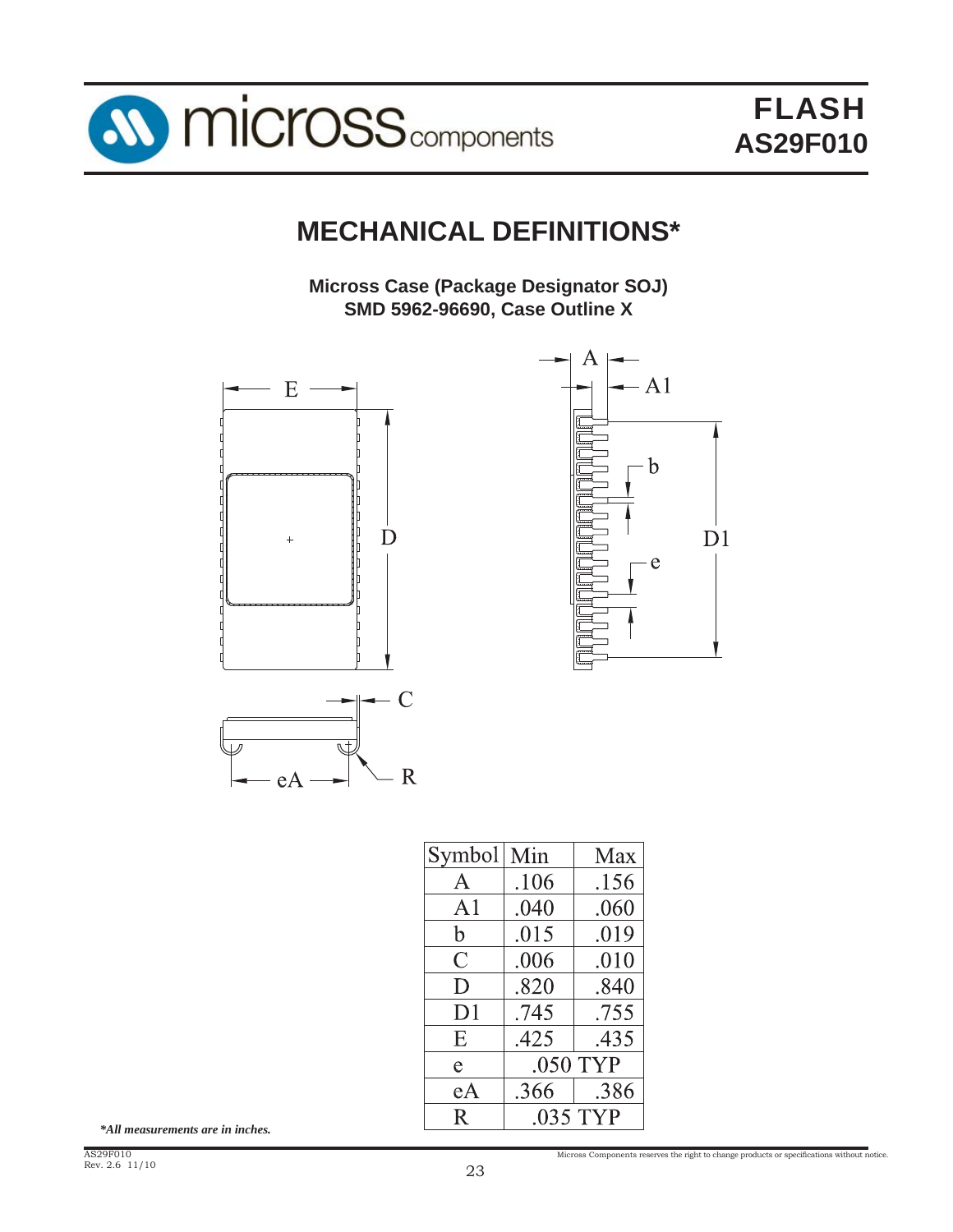

## **ORDERING INFORMATION**

| EXAMPLE:             | AS29F010CW-90/883C |                    |  |
|----------------------|--------------------|--------------------|--|
| EXAMPLE:             | AS29F010F-120/XT   |                    |  |
| EXAMPLE:             | AS29F010DCG-70/Q   |                    |  |
| EXAMPLE:             | AS29F010SOJ-50/XT  |                    |  |
|                      |                    |                    |  |
| <b>Device Number</b> | Package Type       | Speed ns   Process |  |
| AS29F010             | CW                 | $-50$              |  |
|                      |                    |                    |  |

| AS29F010 | <b>CW</b>  | $-50$  | /*               |
|----------|------------|--------|------------------|
| AS29F010 | <b>CW</b>  | -60    | $\prime^*$       |
| AS29F010 | <b>CW</b>  | $-70$  | $\overline{I^*}$ |
| AS29F010 | <b>CW</b>  | $-90$  | /*               |
| AS29F010 | <b>CW</b>  | $-120$ | $\prime^{\star}$ |
| AS29F010 | <b>CW</b>  | $-150$ | $\prime^{\star}$ |
| AS29F010 | F          | $-50$  | /*               |
| AS29F010 | F          | $-60$  | $\prime^{\ast}$  |
| AS29F010 | F          | $-70$  | /*               |
| AS29F010 | F          | $-90$  | $\overline{I^*}$ |
| AS29F010 | F          | $-120$ | /*               |
| AS29F010 | F          | $-150$ | /*               |
| AS29F010 | <b>DCG</b> | $-50$  | $\prime^{\star}$ |
| AS29F010 | <b>DCG</b> | $-60$  | $\prime^{\star}$ |
| AS29F010 | <b>DCG</b> | $-70$  | $\prime^{\star}$ |
| AS29F010 | <b>DCG</b> | -90    | $\sqrt{ }$       |
| AS29F010 | <b>DCG</b> | $-120$ | $\prime^*$       |
| AS29F010 | <b>DCG</b> | $-150$ | /*               |
| AS29F010 | SOJ        | $-50$  | $\prime^{\ast}$  |
| AS29F010 | SOJ        | $-60$  | $\prime^{\ast}$  |
| AS29F010 | SOJ        | $-70$  | /*               |
| AS29F010 | SOJ        | $-90$  | $\prime^{\ast}$  |
| AS29F010 | SOJ        | $-120$ | /*               |
| AS29F010 | SOJ        | -150   | $\prime^{\ast}$  |

## **\*AVAILABLE PROCESSES**

| $XT =$ Military Temperature Range   | -55 $\rm{^{\circ}C}$ to +125 $\rm{^{\circ}C}$         |
|-------------------------------------|-------------------------------------------------------|
| $IT = Industrial Temperature Range$ | -40 $\rm{^{\circ}C}$ to +85 $\rm{^{\circ}C}$          |
| $883C = 883C$ Processing            | -55 $\mathrm{^{\circ}C}$ to +125 $\mathrm{^{\circ}C}$ |
| $Q = QML$ Processing                | -55 $\mathrm{^{\circ}C}$ to +125 $\mathrm{^{\circ}C}$ |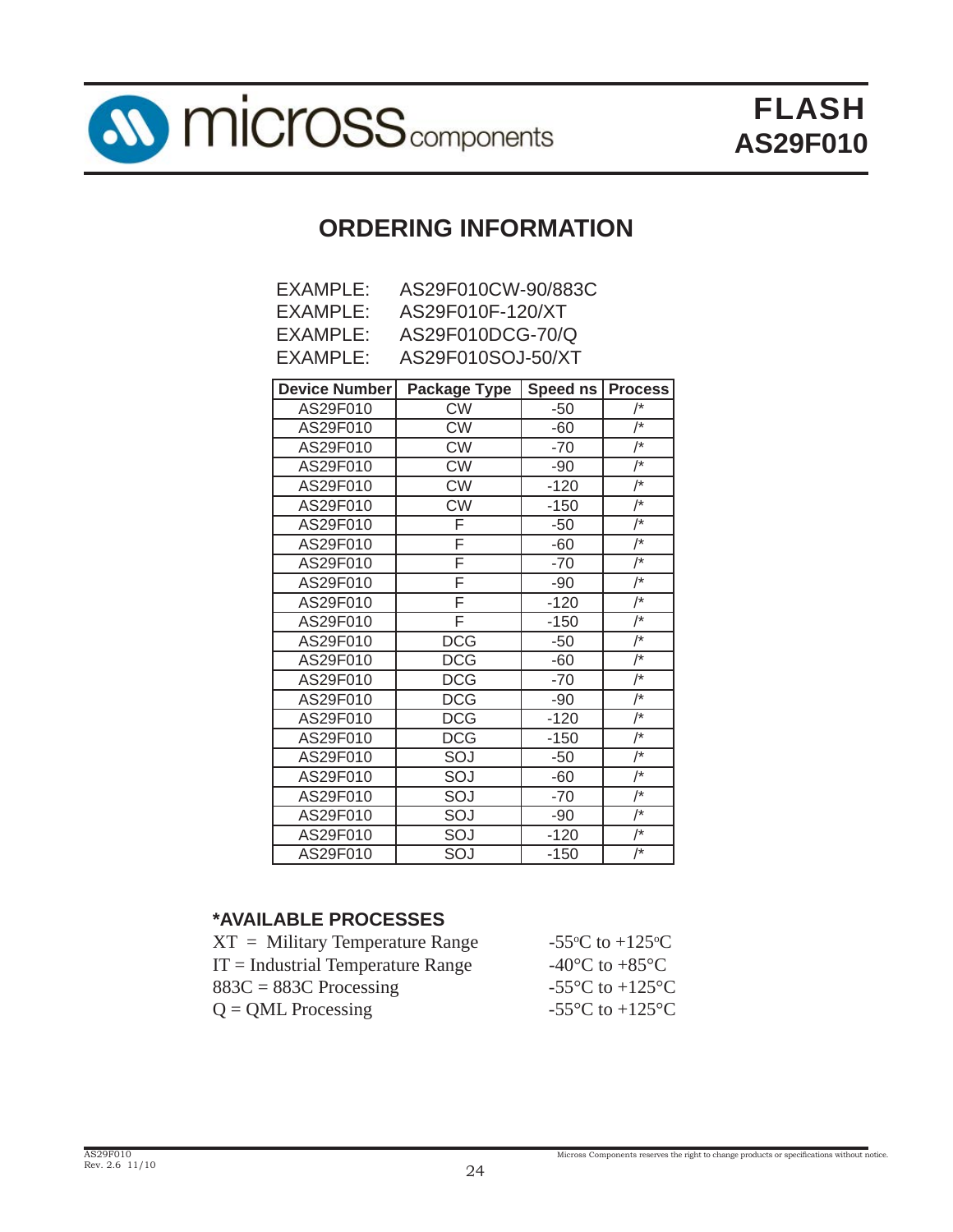# **MICROSS TO DSCC PART NUMBER CROSS REFERENCE\***

## **Micross Package Designator CW**

| <b>Micross Part #</b> | <b>SMD Part #</b> |
|-----------------------|-------------------|
| AS29F010CW-60/Q       | 5962-9669005HYA   |
| AS29F010CW-70/Q       | 5962-9669004HYA   |
| AS29F010CW-90/O       | 5962-9669003HYA   |
| AS29F010CW-120/Q      | 5962-9669002HYA   |
| AS29F010CW-150/O      | 5962-9669001HYA   |
|                       |                   |

## **Micross Package Designator F**

| <b>Micross Part #</b> | <b>SMD Part #</b> |
|-----------------------|-------------------|
| $AS29F010F-60/Q$      | 5962-9669005HTA   |
| AS29F010F-70/Q        | 5962-9669004HTA   |
| AS29F010F-90/O        | 5962-9669003HTA   |
| AS29F010F-120/O       | 5962-9669002HTA   |
| AS29F010F-150/O       | 5962-9669001HTA   |

## **Micross Package Designator DCG**

| <b>SMD Part #</b> |
|-------------------|
| 5962-9669005HUA   |
| 5962-9669004HUA   |
| 5962-9669003HUA   |
| 5962-9669002HUA   |
| 5962-9669001HUA   |
|                   |

*\* Micross part number is for reference only. Orders received referencing the SMD part number will be processed per the SMD.*